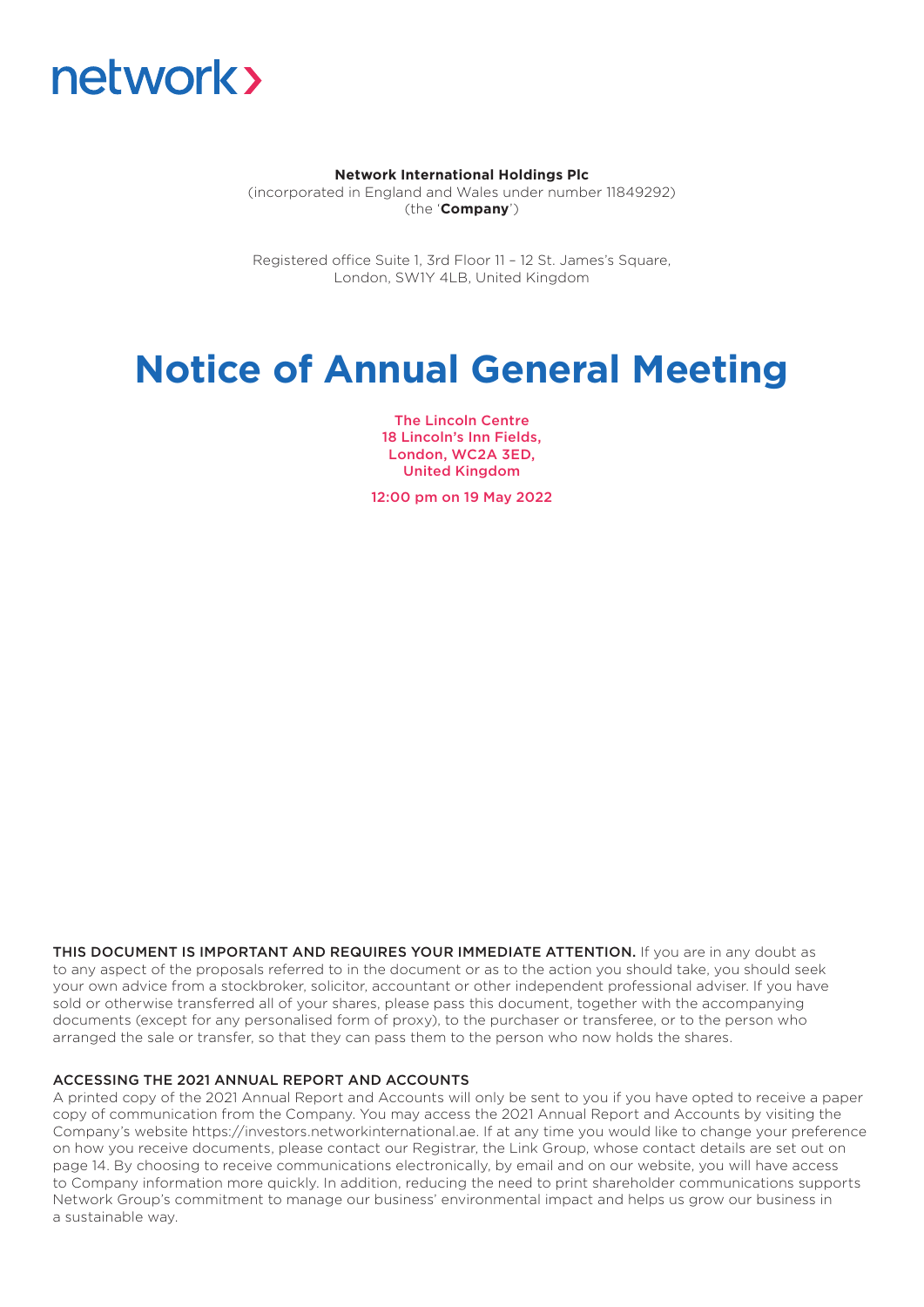# 12 April 2022 Dear Shareholder,

I am writing to give you details of our third annual general meeting ('AGM') to be held at 12:00 pm on 19 May 2022. The formal notice of AGM is set out on pages 3 to 5 of this document and an explanation of certain business to be considered and voted on at the AGM is set out on pages 6 to 11.

We are keen to facilitate the full participation by shareholders at our 2022 AGM. While the COVID-19 related restrictions having been lifted by the UK Government, enabling us to hold the AGM in person, to ensure the safety and wellbeing of our shareholders and employees, we propose to hold the AGM as a hybrid meeting, which will allow members to participate electronically or, in person at The Lincoln Centre 18 Lincoln's Inn Fields, London, WC2A 3ED, at 12:00 pm on 19 May 2022. Electronic participation allows you to attend and listen to the proceedings of the AGM, ask questions and vote your shares.

Should you wish to attend the AGM in person, please note that there will be a maximum number of shareholders we are able to admit within safety constraints. Can I therefore refer you to the accompanying letter from Jaishree Razzaq, our Chief Risk Officer and Group Company Secretary, which gives more details of our current plans in relation to the holding of our AGM and how to participate electronically should you so wish.

Any changes to our AGM arrangements will be publicised by way of an RNS announcement and our website at https://investors.networkinternational.ae. Please be sure to check this website in advance of the meeting for the latest position.

# Proxy Voting

Your vote remains important to us and we encourage you to appoint your proxy electronically via Signal Shares as detailed in notes 18 to 23 and 25 or, if you are a CREST member, appoint your proxy through the CREST proxy appointment service as detailed in note 24. Please note that the deadline for the receipt by our Registrars of all proxy appointments is 12:00 pm on 17 May 2022.

The Board considers that all the resolutions to be put to the meeting are in the best interests of the Company and its shareholders as a whole. Your Board unanimously recommends that you vote in favour of the resolutions. Yours faithfully,

Ron Kalifa, OBE Chairman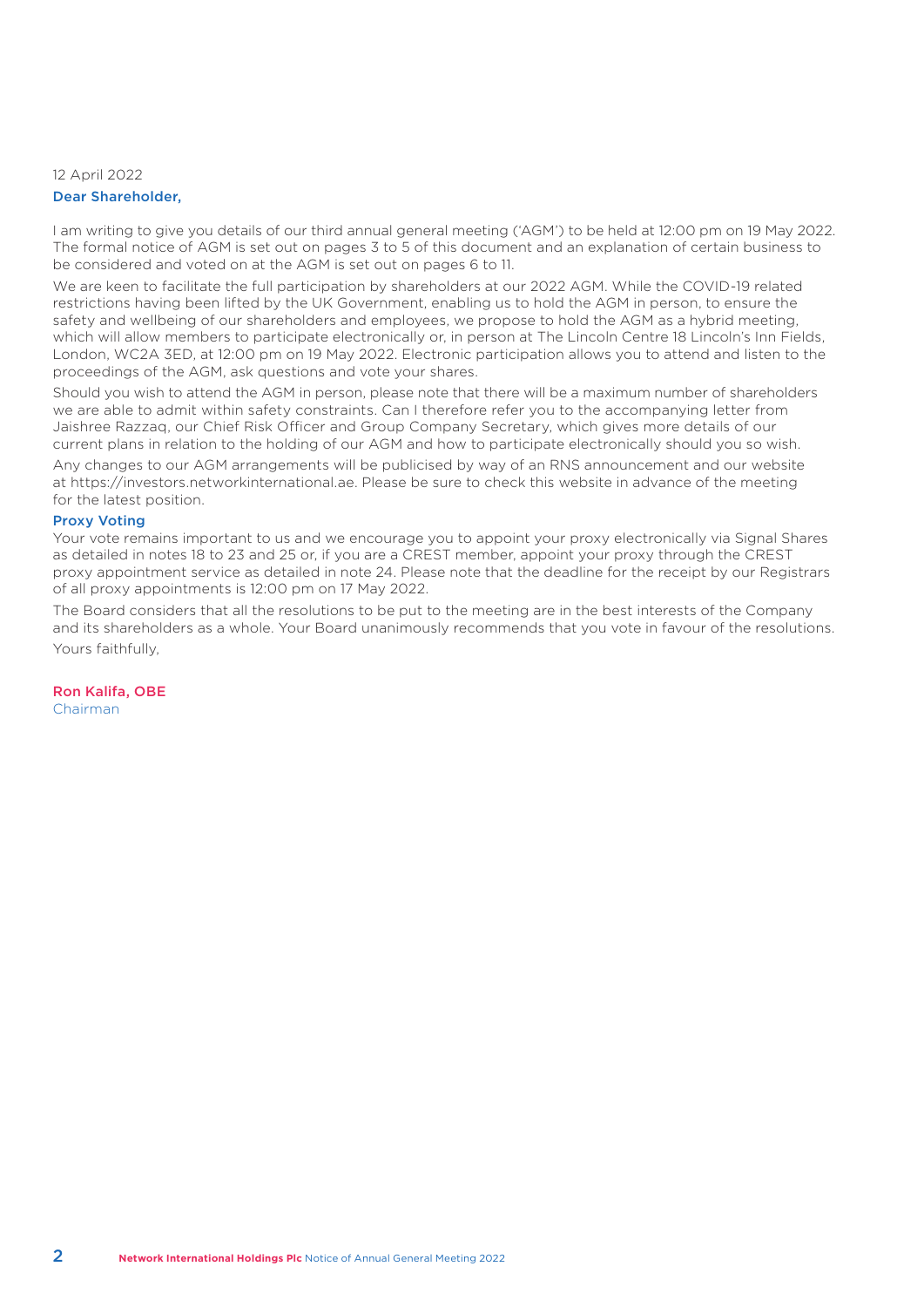# **NOTICE OF ANNUAL GENERAL MEETING**

Notice is hereby given that the third Annual General Meeting of Network International Holdings plc (the 'Company') will be held as a hybrid meeting at The Lincoln Centre, 18 Lincoln's Inn Fields, London, WC2A 3ED, United Kingdom, on Thursday, 19 May 2022 at 12:00 pm for the following purposes. To consider and, if thought fit, pass resolutions 1 to 16, which will be proposed as ordinary resolutions of the Company, and resolutions 17 to 20, which will be proposed as special resolutions of the Company.

# Ordinary Resolutions

# Annual report and accounts

1. To receive the annual report and accounts for the financial year ended 31 December 2021.

# Remuneration report

2. To approve the Directors' remuneration report for the financial year ended 31 December 2021, as set out on pages 140 to 157 of the annual report and accounts 2021.

# **Directors**

- 3. To re-elect Rohinton Kalifa, OBE as a director.
- 4. To re-elect Nandan Mer as a director.
- 5. To re-elect Darren Pope as a director.
- 6. To re-elect Anil Dua as a director.
- 7. To re-elect Victoria Hull as a director.
- 8. To re-elect Rohit Malhotra as a director.
- 9. To re-elect Habib Al Mulla as a director.
- 10. To re-elect Diane Radley as a director.
- 11. To re-elect Monique Shivanandan as a director.
- 12. To re-elect Suryanarayan Subramanian as a director.

### Auditors

- 13. To re-appoint KPMG LLP as auditors until the conclusion of the next annual general meeting at which the accounts are laid.
- 14. To authorise the audit committee for and on behalf of the board to determine the remuneration of the auditors.

# Political donations

- 15. That, in accordance with section 366 of the Companies Act 2006, the Company and all companies that are subsidiaries of the Company at any time during the period for which this resolution has effect are authorised to:
	- (a) make political donations to political parties and or independent election candidates, not exceeding £100,000 in total;
	- (b) make political donations to political organisations other than political parties, not exceeding £100,000 in total; and
	- (c) incur political expenditure not exceeding £100,000 in total,

 provided that the aggregate amount of any such donations and expenditure shall not exceed £100,000 during the period beginning with the date of the passing of this resolution and ending at the close of business on 30 June 2023, or the conclusion of the next annual general meeting of the Company after the passing of this resolution, whichever is earlier.

 For the purpose of this resolution the terms "political donations", "political parties", "independent election candidates", "political organisations" and "political expenditure" have the meanings set out in sections 363 to 365 of the Companies Act 2006.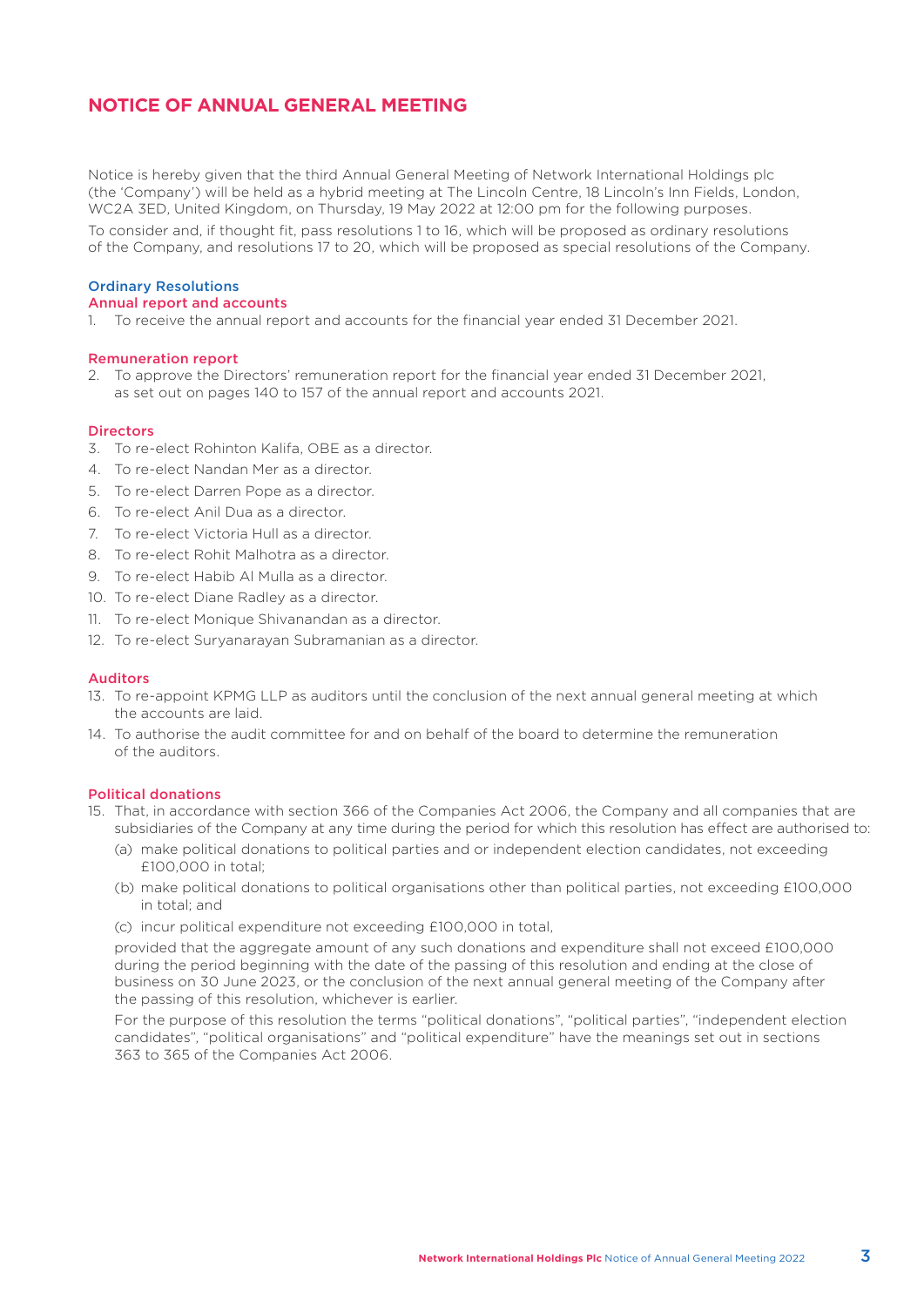# Authority to allot shares

16. That

- (a) the Directors be authorised to allot shares in the Company or grant rights to subscribe for, or convert any security into, shares in the Company
	- (i) in accordance with article 6 of the Company's articles of association, up to a maximum nominal amount of £18,703,389 (such amount to be reduced by the nominal amount of any equity securities (as defined in article 7 of the Company's articles of association) allotted under paragraph (ii) below in excess of £18,703,389); and
	- (ii) comprising equity securities (as defined in article 7 of the Company's articles of association) up to a maximum nominal amount of £37,406,778 (such amount to be reduced by any shares allotted or rights granted under paragraph (i) above) in connection with an offer by way of a rights issue (as defined in article 7 of the Company's articles of association);
- (b) this authority shall expire at the conclusion of the next annual general meeting of the Company after the passing of this resolution, or the close of business on 30 June 2023, whichever is earlier; and
- (c) all previous unutilised authorities under section 551 of the Companies Act 2006 shall cease to have effect (save to the extent that the same are exercisable pursuant to section 551(7) of the Companies Act 2006 by reason of any offer or agreement made prior to the date of this resolution which would or might require shares to be allotted or rights to be granted on or after that date).

# Special resolutions

# General authority to dis-apply pre-emption rights

- 17. That
	- (a) in accordance with article 7 of the Company's articles of association, the Directors be given power to allot equity securities for cash;
	- (b) the power under paragraph (a) above (other than in connection with a rights issue, as defined in article 7 of the Company's articles of association) shall be limited to the allotment of equity securities having a nominal amount not exceeding in aggregate £2,805,508;
	- (c) this authority shall expire at the conclusion of the next annual general meeting of the Company after the passing of this resolution or at the close of business on 30 June 2023, whichever is earlier.

# Additional authority to dis-apply pre-emption rights

- 18. That
	- (a) in addition to any authority granted under resolution 17, the Directors be given power
		- (i) subject to the passing of resolution 17, to allot equity securities (as defined in section 560 of the Companies Act 2006) for cash pursuant to the authority conferred on them by that resolution under section 551 of that Act; and
		- (ii) to allot equity securities as defined in section 560(3) of that Act (sale of treasury shares) for cash, in either case as if section 561 of that Act did not apply to the allotment or sale, but this power shall be
			- (A) limited to the allotment of equity securities up to a maximum nominal amount of £2,850,508; and
			- (B) used only for the purposes of financing (or refinancing, if the authority is to be used within six months after the original transaction) a transaction which the board of the Company determines to be an acquisition or other capital investment of a kind contemplated by the Statement of Principles on Disapplying Pre-Emption Rights most recently published by the Pre-Emption Group prior to the date of this notice;
	- (b) this power shall expire at the conclusion of the next annual general meeting of the Company after the passing of this resolution or at the close of business on 30 June 2023, whichever is earlier; and
	- (c) the Company may, before this power expires, make an offer or enter into an agreement, which would or might require equity securities to be allotted after it expires and the Directors may allot equity securities in pursuance of such offer or agreement as if this power had not expired.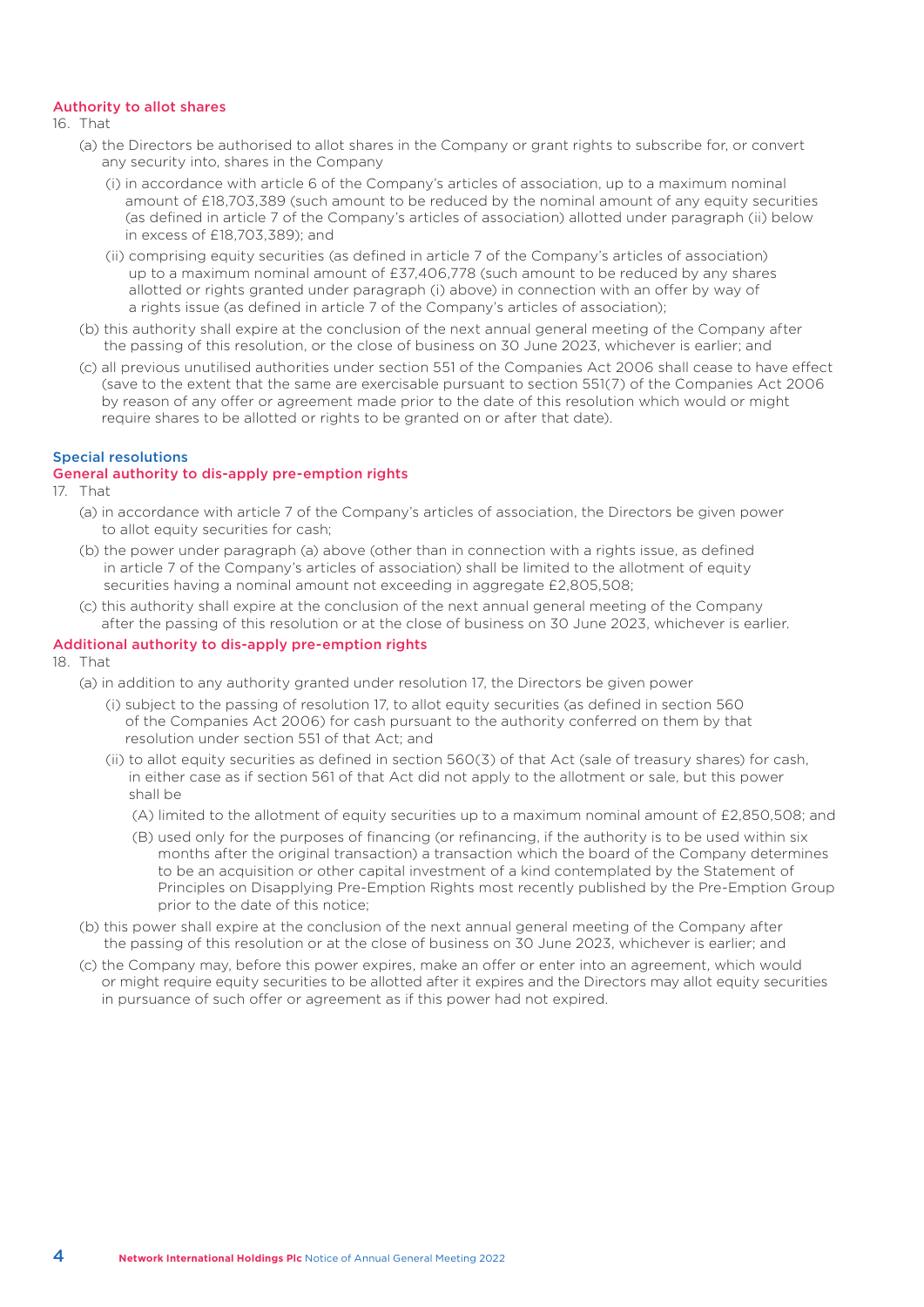# Market purchase of own shares

- 19. That, in accordance with section 701 of the Companies Act 2006 (the 'Act'), the Company is generally and unconditionally authorised to make market purchases (within the meaning of section 693 of the Act) of ordinary shares in the capital of the Company ('Ordinary Shares') on such terms and in such manner as the Directors of the Company may determine provided that
	- (i) the maximum number of Ordinary Shares that may be purchased under this authority is 56,110,169;
	- (ii) the maximum price which may be paid for any Ordinary Share purchased under this authority (exclusive of expenses payable by the Company in connection with the purchase) shall not be more than the higher of
		- (A) an amount equal to 105% of the average of the middle market prices shown in the quotations for the Ordinary Shares in the London Stock Exchange Daily Official List for the five business days immediately preceding the day on which that Ordinary Share is purchased; and
		- (B) an amount equal to the higher of the price of the last independent trade of an Ordinary Share and the highest current independent bid for an Ordinary Share on the trading venue where the purchase is carried out;
	- (iii) the minimum price which may be paid shall be the nominal value of that Ordinary Share (exclusive of expenses payable by the Company in connection with the purchase);
	- (iv) this authority shall expire at the conclusion of the next annual general meeting of the Company after the passing of this resolution, or at the close of business on 30 June 2023, whichever is earlier, unless renewed before that time; and
	- (v) the Company may make a contract or contracts to purchase Ordinary Shares under this authority before its expiry which will or may be executed wholly or partly after the expiry of this authority and may make a purchase of Ordinary Shares in pursuance of any such contract.

# Notice period for general meetings

20. That a general meeting (other than an annual general meeting) may be called on not less than 14 clear days' notice.

Suite 1, 3rd Floor 11 – 12 St. James's Square, **Jaishree Razzaq** United Kingdom Registered number 11849292 12 April 2022

# **Registered office By order of the Board,**

London, SW1Y 4LB, Chief Risk Officer and Group Company Secretary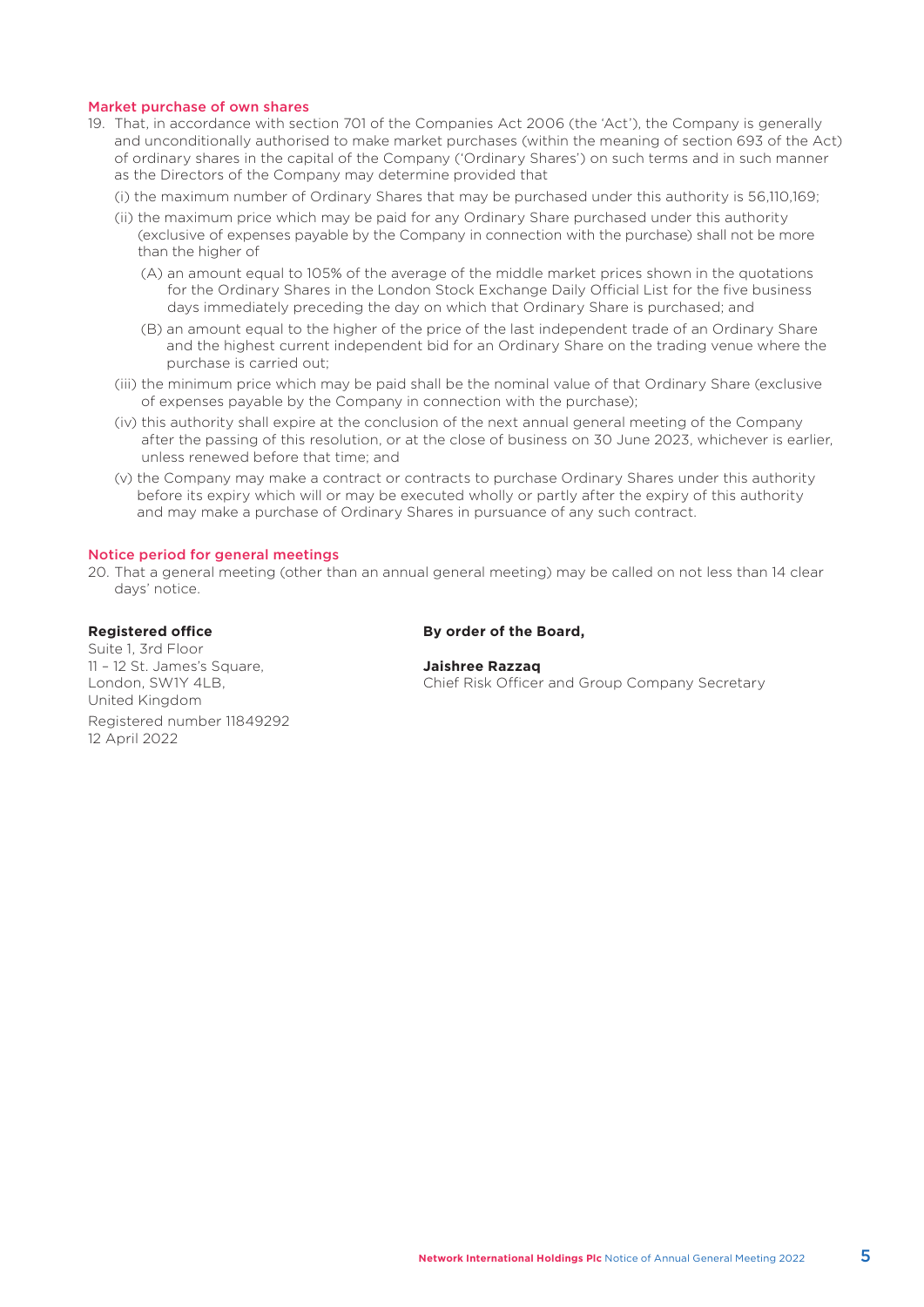# Explanatory notes to the Notice of AGM

The notes on the following pages give an explanation of the proposed resolutions.

Resolutions 1 to 16 (inclusive) are proposed as ordinary resolutions. This means that for each of those resolutions to be passed, more than half of the votes cast must be in favour of the resolution. Resolutions 17 to 20 are proposed as special resolutions. This means that for each of those resolutions to be passed, at least three-quarters of the votes cast must be in favour of the resolution.

# Ordinary resolutions

# Resolution 1 – receipt of annual report and accounts

The Directors must present the Company's annual report and accounts to the AGM.

# Resolution 2 – approval of the Directors' remuneration report

Shareholders are asked to approve the Directors' remuneration report set out on pages 140 to 157 of the annual report and accounts. This vote is advisory, and the Directors' entitlement to remuneration is not conditional on it.

# Resolutions 3–12 – re-election of Directors

In accordance with the UK Corporate Governance Code and the Company's articles of association, each Director who wishes to remain in office will submit him/herself for re-election by shareholders at the AGM. Biographical details of the Directors standing for re-election, including the reasons why their contributions are important to the Company's long-term sustainable success, are set out in Appendix 1.

### Resolutions 13–14 – re-appointment and remuneration of the auditors

The Board is proposing the re-appointment of KPMG LLP as the Company's auditors, following the recommendation of the audit committee. Resolution 14 authorises the audit committee to determine the auditors' remuneration.

# Resolution 15 – political donations expenditure

Part 14 of the Companies Act 2006, amongst other things, prohibits the Company and its subsidiaries from making EU political donations or from incurring political expenditure in respect of a political party or other political organisation or an independent election candidate unless authorised by the Company's shareholders. Aggregate donations made by the Group of £5,000 or less in any 12-month period will not be caught.

Neither the Company nor any of its subsidiaries has any intention of making any political donations or incurring any political expenditure. However, the Companies Act 2006 defines "political party", "political organisation", "political donation" and "political expenditure" widely. For example, bodies, such as those concerned with policy review and law reform or with the representation of the business community or sections of it, which the Company and/or its subsidiaries may see benefit in supporting, may be caught.

Accordingly, the Company wishes to ensure that neither it nor its subsidiaries inadvertently commits any breaches of the Companies Act 2006 through the undertaking of routine activities, which would not normally be considered to result in the making of political donations and political expenditure being incurred.

As permitted under the Companies Act 2006, the resolution covers the Company and extends to all companies which are subsidiaries of the Company at any time the authority is in place. The proposed authority will expire at the next annual general meeting of the Company or at the close of business on 30 June 2023, whichever is earlier.

# Resolution 16 – authority to allot shares

At the last AGM held on 20 May 2021, the shareholders authorised the Board, under section 551 of the Companies Act 2006, to allot ordinary shares without the prior consent of shareholders for a period expiring at the conclusion of the earlier of the forthcoming AGM or, the close of business on 30 June 2022.

The Company has exercised this authority by allotting 11,101,690 ordinary shares of 10p each representing approximately 2.02% of the then current issued share capital of the Company on a non-pre-emptive basis. These shares were issued towards the stock component of the purchase consideration for acquisition of the DPO Group as announced on 29 September 2021.

It is proposed to renew this authority and to authorise the Board to allot ordinary shares or grant rights to subscribe for or convert any security into shares in the Company for a period expiring at the conclusion of the next AGM or 30 June 2023, whichever is earlier.

Paragraph (a)(i) of resolution 16 will allow the Directors to allot ordinary shares up to a maximum nominal amount of £18,703,389 representing approximately one-third (33.33%) of the Company's existing issued share capital, calculated as at 12 April 2022 (being the latest practicable date prior to publication of this circular). In accordance with institutional guidelines issued by The Investment Association, paragraph (a)(ii) of the resolution will allow Directors to allot, including the ordinary shares referred to in paragraph (a)(i) of the resolution, further of the Company's ordinary shares in connection with a pre-emptive offer by way of a rights issue to ordinary shareholders up to a maximum nominal amount of £37,406,778, representing approximately two-thirds (66.66%) of the Company's existing issued share capital, calculated as at 12 April 2022. As at 12 April 2022, the Company does not hold any shares in treasury.

The Directors have no present intention of exercising this authority. However, if they do exercise the authority, the Directors intend to follow best practice as regards its use, as recommended by the Investment Association. Resolution 16 will be proposed as an ordinary resolution to renew this authority until the conclusion of the next annual general meeting or the close of business on 30 June 2023, whichever is earlier.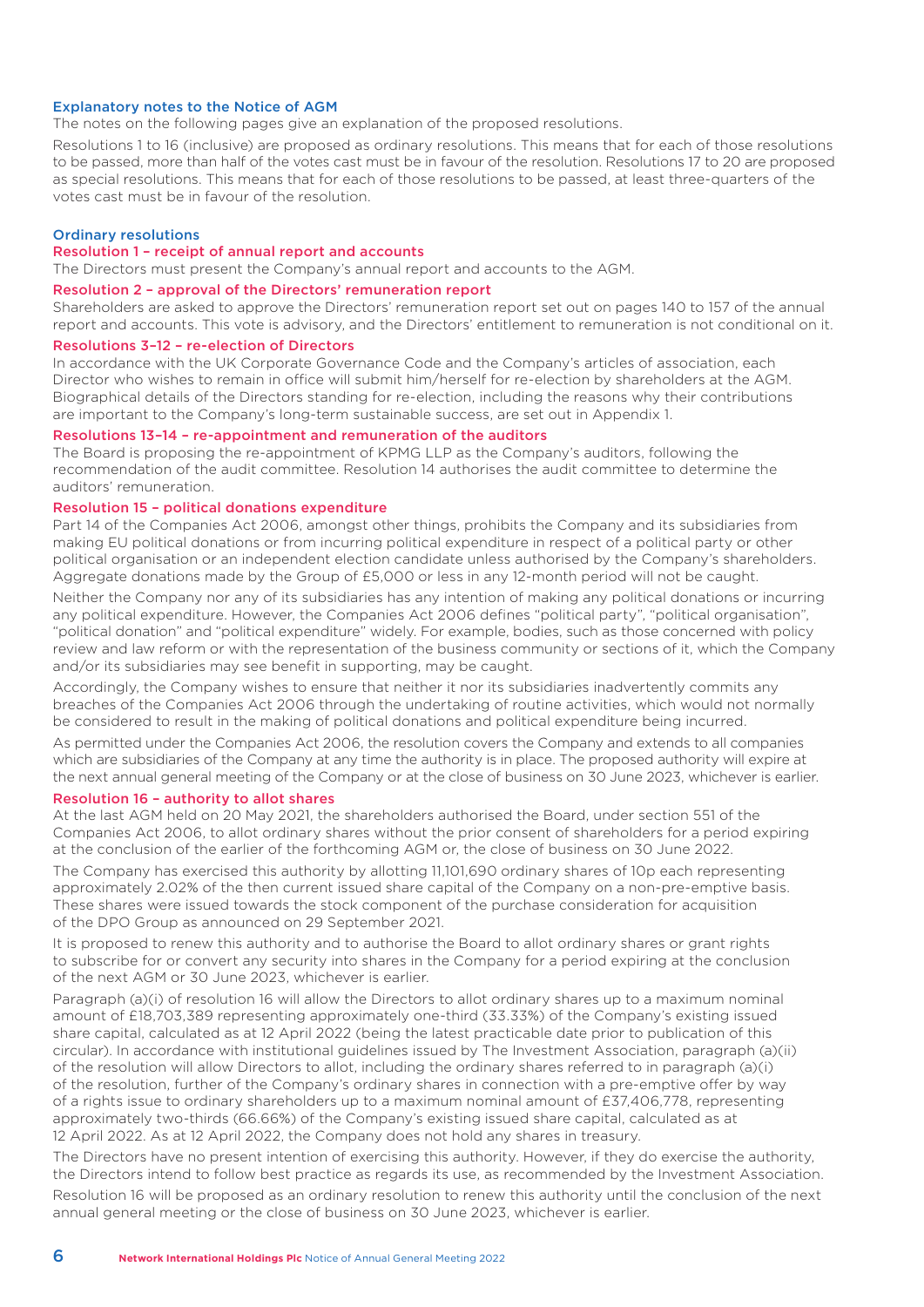# Special resolutions

# Resolution 17 – general authority to dis-apply pre-emption rights

At the last AGM held on 20 May 2021, the shareholders authorised the Board, under sections 570 to 573 of the Companies Act 2006, to allot shares for cash without first being required to offer such shares to existing shareholders.

The Company has exercised this authority by allotting 11,101,690 ordinary shares of 10p each representing approximately 2.02% of the then current issued share capital of the Company on a non-pre-emptive basis. These shares were issued towards the stock component of the purchase consideration for acquisition of the DPO Group as announced on 29 September 2021.

It is proposed that this authority also be renewed in line with institutional shareholder guidelines. If approved, the resolution will authorise the Directors, in accordance with the articles of association, to issue shares in connection with a rights issue or other pre-emptive offer and otherwise to issue shares for cash up to a maximum nominal amount of £2,805,508 which includes the sale for cash on a non pre-emptive basis of any shares the Company may hold in treasury. The £2,805,508 maximum nominal amount of equity securities to which this authority relates represents approximately 5% of the issued share capital of the Company as at 12 April 2022. As at 12 April 2022, the Company does not hold any shares in treasury.

The Directors do not intend to issue more than 7.5% of the issued share capital of the Company for cash on a non pre-emptive basis in any rolling three-year period (other than in connection with an acquisition or specified capital investment as described in the Pre-emption Group's Statement of Principles) without prior consultation with shareholders.

Resolution 17 will be proposed as a special resolution to renew this authority until the conclusion of the next AGM or the close of business on 30 June 2023, whichever is earlier.

# Resolution 18 – additional authority to dis-apply pre-emption rights

Resolution 18 requests further shareholder approval, by way of a separate special resolution in line with the best practice guidance issued by the Pre-Emption Group, for the Directors to allot equity securities or sell treasury shares for cash without first being required to offer such securities to existing shareholders. The proposed resolution reflects the Pre-emption Group 2015 Statement of Principles for the disapplication of pre-emption rights (the Statement of Principles) and will expire on 30 June 2023 or at the conclusion of next year's annual general meeting, whichever is the earlier.

The authority granted by this resolution, if passed

- (A) will be limited to the allotment of equity securities and sale of treasury shares for cash up to an aggregate nominal value of £2,805,508, which represents approximately 5% of the issued share capital of the Company as on 12 April 2022 (being the latest practicable date prior to publication of this circular); and
- (B) will only be used in connection with an acquisition or other capital investment of a kind contemplated by the Statement of Principles, and which is announced contemporaneously with the allotment, or has taken place in the preceding six-month period and is disclosed in the announcement of the allotment.

The authority granted by this resolution would be in addition to the general authority to disapply pre-emption rights under resolution 17. The maximum nominal value of equity securities which could be allotted if both authorities were used would be £5,611,016, which represents approximately 10% of the issued share capital of the Company as at 12 April 2022.

Resolution 18 will be proposed as a special resolution to renew this authority until the conclusion of the next AGM or the close of business on 30 June 2023, whichever is earlier.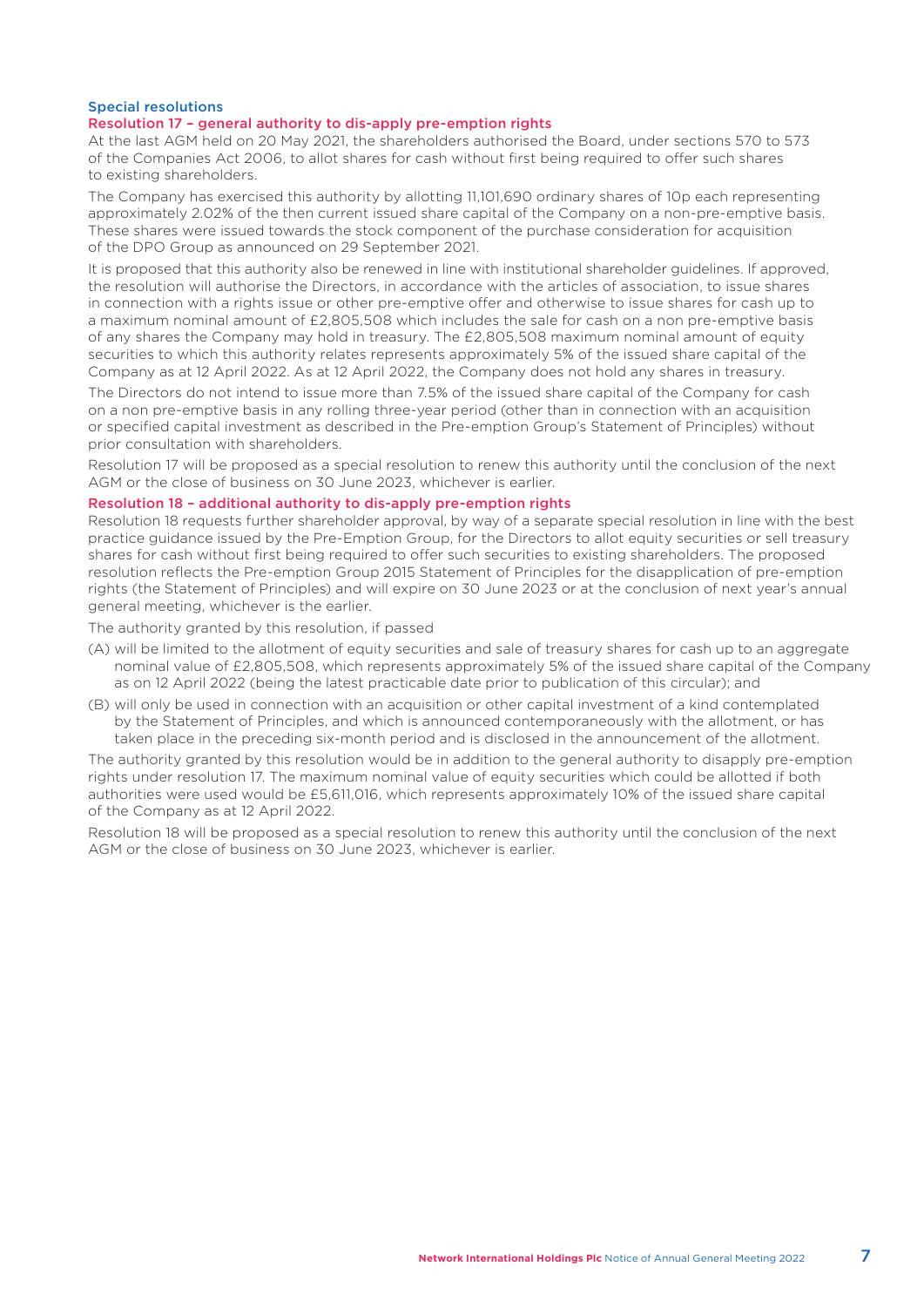# Resolution 19 – market purchase of own shares

The shareholders of the Company empowered the Directors by way of a special resolution on 20 May 2021, to purchase the Company's ordinary shares in the market, and it is proposed that this authority be renewed. The power given by the resolution will only be exercised if the Board is satisfied that any purchase will increase the earnings per share of the ordinary share capital in issue after the purchase and, accordingly, that the purchase is in the interests of shareholders. The Board will also give careful consideration to gearing levels of the Company and its general financial position. The purchase price would be paid out of distributable profits.

The Companies Act 2006 permits certain listed companies to hold shares in treasury, as an alternative to cancelling them, following a purchase of own shares by the Company. Shares held in treasury may subsequently be cancelled, sold for cash or used to satisfy share options and share awards under the Company's employees' share schemes.

Once held in treasury, the Company is not entitled to exercise any rights, including the right to attend and vote at meetings in respect of the shares. Further, no dividend or other distribution of the company's assets may be made to the company in respect of the treasury shares.

If the Board exercises the authority conferred by this resolution, they may consider holding those shares in treasury, rather than cancelling them. The Board believes that holding shares in treasury would provide the Company with greater flexibility in the management of its share capital. The Board will also consider using the treasury shares to satisfy share options awards under the Company's employees' share schemes.

The maximum number of shares which may be purchased under the proposed authority will be 56,110,169 shares representing approximately 10% of the issued ordinary share capital of the Company as at 12 April 2022. The price paid for shares will not be less than the nominal value (of £0.10 per share) nor more than the higher of (a) 5% above the average of the middle market quotation of the Company's ordinary shares as derived from the London Stock Exchange Daily Official List for the five business days preceding the day on which the shares are purchased; and (b) an amount equal to the higher of the price of the last independent trade of an ordinary share and the highest current independent bid for an ordinary share on the trading venue where the purchase is carried out.

This resolution will be proposed as a special resolution to provide the Company with the necessary authority. The authority will expire on 30 June 2023 or at the conclusion of next year's annual general meeting, whichever is earlier.

# Resolution 20 – notice period for general meetings

The notice period required by the Companies Act 2006 for general meetings of the Company is clear 21 days unless shareholders approve a shorter notice period, which cannot however be less than 14 clear days. (Annual general meetings must always be held on at least 21 clear days' notice.) This resolution, if passed, authorises the calling of general meetings other than an annual general meeting on not less than 14 clear days' notice, and will be effective until the Company's next annual general meeting, when it is intended that a similar resolution will be proposed. In order to be able to call a general meeting on less than 21 clear days' notice, the Company must make a means of electronic voting available to all shareholders for that meeting. The flexibility offered by this resolution will be used where, taking into account the circumstances, the Directors consider this appropriate in relation to the business to be considered at the meeting and in the interests of the Company and shareholders as a whole. This resolution will be proposed as a special resolution.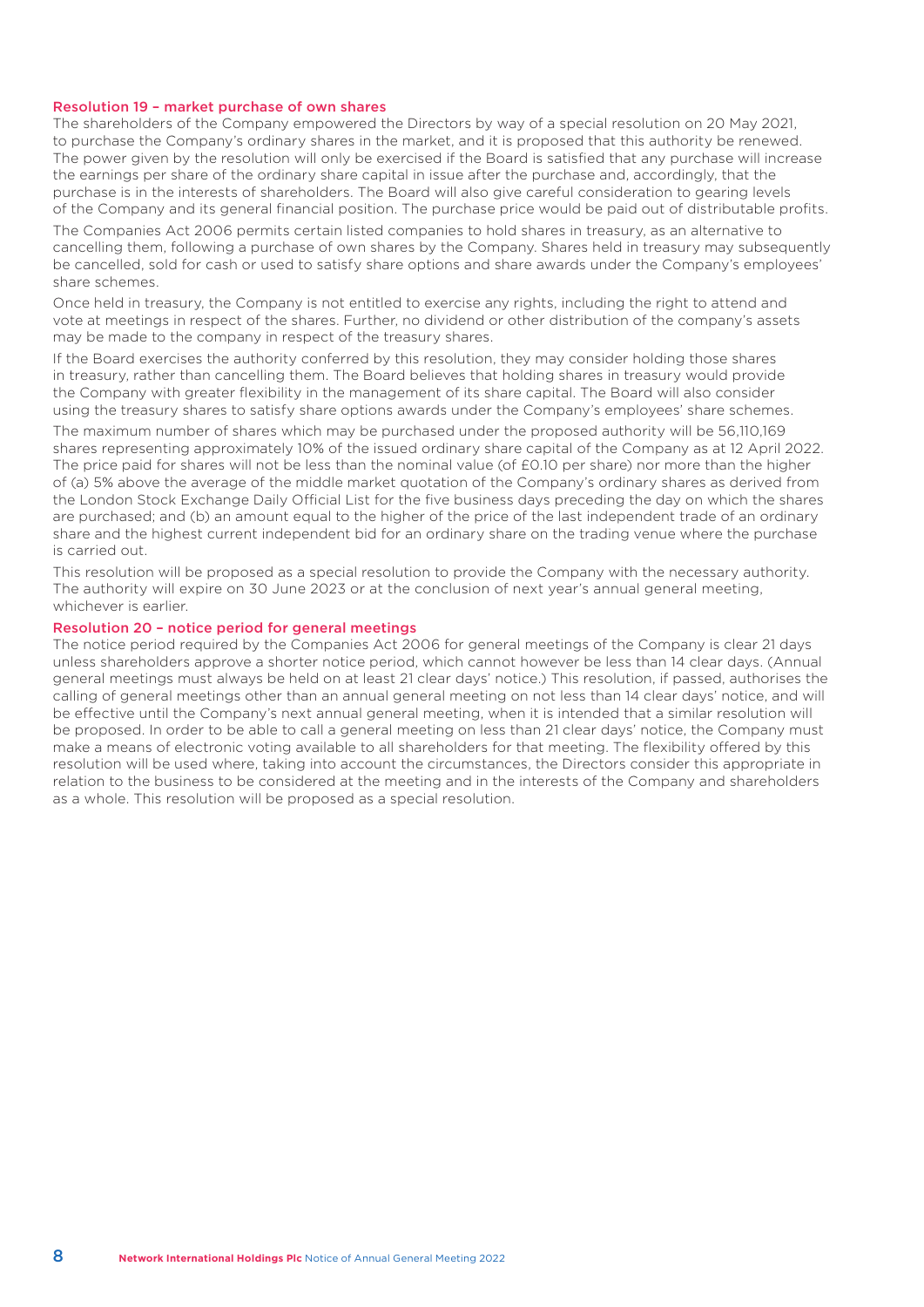# Appendix 1

# Directors Seeking Re-Election

At the start of 2022, the Nomination Committee conducted a thorough process to review the skills, experience and knowledge of the individual Directors, conducted a gap analysis by mapping the results against the strategic priorities and main trends affecting the long-term success of the Company, and agreed the experiential requirements of additional Directors. This process led to the appointment of Monique Shivanandan to the Remuneration Committee, following Ali Mazanderani's resignation from the Board in September 2021.

Suryanarayan Subramanian, who was nominated for appointment to the Board pursuant to the relationship agreement between the Company and Emirates NBD Bank PJSC ('ENBD'), has continued as a Director at the Company's request. He has informed the Board that with effect from 1 January 2020, he no longer holds the position of the Group Chief Financial Officer of ENBD. ENBD has also informed by its letter dated 16 July 2020 that Suryanarayan Subramanian does not represent ENBD's interest on the Company's Board. Accordingly, the Board acknowledges that in accordance with Provision 10 of the Code, Suryanarayan Subramanian cannot presently be regarded as independent, but is satisfied that since 1 January 2020, there is no ongoing conflict of interest.

The performance of the Directors is monitored by the Chairman on an ongoing basis and, additionally in the case of the CEO and CFO, the Remuneration Committee. In addition, a formal and rigorous annual evaluation of the performance of the Board, its Committees, the Chairman and individual Directors was carried out early in 2022. Based on the outputs from the review and monitoring processes described above, the Board believes that all of the Directors standing for election or re-election at the 2022 AGM continue to perform effectively and that their diverse, extensive and complementary experience will be valuable in the development and execution of the Company's strategy and the creation of shareholder value. The Board also believes that the skills, experience and knowledge of each Director being proposed for election or re-election (as described in their biographies below) and the contribution that each makes to the Board's deliberations is, and continues to be, important in delivering the Company's long-term sustainable success.

Each of the non-executive Directors standing for election or re-election has given assurance to the Board that they remain committed to their role and will ensure that they devote sufficient time to it, including attendance at Board and Committee meetings. The Board has determined that each of Darren Pope, Victoria Hull, Habib Al Mulla, Anil Dua, Diane Radley and Monique Shivanandan, is independent.

In reaching the above determination of independence, the Board considered the following (which was fully disclosed on page 117 of the 2021 annual report and accounts and in paragraph 6.9 on page 201 of the Additional Information Section of the Prospectus published prior to the IPO).

- **›** Habib Al Mulla is related to the Vice Chairman of ENBD, by virtue of being married to the Vice Chairman of ENBD's sister;
- **›** Habib Al Mulla is the Executive Chairman of Baker McKenzie Habib Al Mulla, and is a UAE lawyer with over 30 years' experience. As the head of Baker McKenzie Habib Al Mulla's Disputes practice, Habib Al Mulla may occasionally be contacted by ENBD in the context of providing general advice or clarification in his area of expertise but in the vast majority of engagements other partners from within Baker McKenzie Habib Al Mulla have ultimate responsibility for the relevant engagement. However, Habib Al Mulla has himself never had a business relationship with the Vice Chairman of ENBD nor with ENBD; and
- **›** Habib Al Mulla has confirmed to the Board that he is not acting for or with ENBD and will at all times act independently without influence from the Vice Chairman of ENBD or ENBD. Accordingly, the Board has concluded that Habib is independent, as defined in the Code.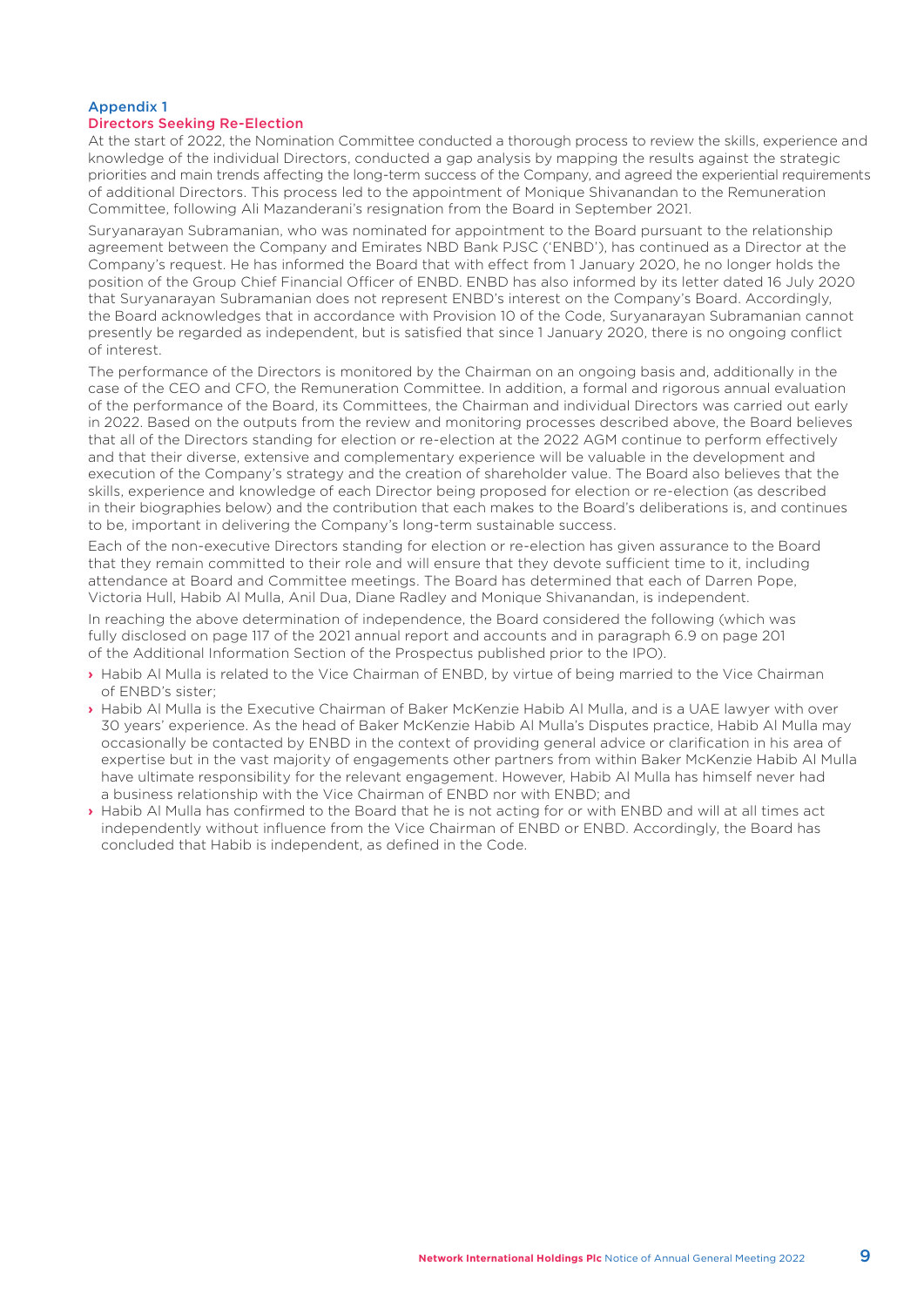# Biographical details of the Directors standing for re-election

| Chairman<br><b>Committee memberships</b><br>Appointed to the Board<br>Chair of Nomination Committee and<br>a member of Remuneration Committee<br>as Chairman in March 2019.<br>Ron brings to the Board significant experience in the payments industry, having been CEO of Worldpay for over 10 years,<br>building and leading Worldpay into a premier global payments company. In 2018, Ron was awarded an OBE for services<br>to Financial Services and Technology.<br>Ron Kalifa chaired the Independent Review of UK Fintech published by the UK Government in February 2021.<br><b>Current external appointments</b><br>Chairman of FutureLearn, Non-Executive Director, England & Wales Cricket Board, Non-Executive Director, Court of the<br>Bank of England, Non-Executive Director, Transport For London, Trustee of the Royal Foundation of the Duke and Duchess<br>of Cambridge, Member, Build Back Better Council, United Kingdom.<br><b>Nandan Mer</b><br><b>Group Chief Executive Officer</b><br><b>Committee memberships</b><br>Appointed to the Board<br>as Chief Executive Officer<br>in February 2021.<br>Nandan brings to the Board more than 31 years' experience in building and growing businesses, and has a strong background<br>in payments, consumer finance and corporate banking, in addition to the Middle East and African markets. Prior to joining<br>Network International, Nandan had an 11-year career at Mastercard, serving as Strategy Head for International Markets,<br>President for the Japanese business and Head of Global Consumer Credit and Loyalty Solutions. He has also held senior<br>positions at American Express, Citigroup and United Bank for Africa.<br><b>Current external appointments</b> |  |  |  |  |  |  |
|--------------------------------------------------------------------------------------------------------------------------------------------------------------------------------------------------------------------------------------------------------------------------------------------------------------------------------------------------------------------------------------------------------------------------------------------------------------------------------------------------------------------------------------------------------------------------------------------------------------------------------------------------------------------------------------------------------------------------------------------------------------------------------------------------------------------------------------------------------------------------------------------------------------------------------------------------------------------------------------------------------------------------------------------------------------------------------------------------------------------------------------------------------------------------------------------------------------------------------------------------------------------------------------------------------------------------------------------------------------------------------------------------------------------------------------------------------------------------------------------------------------------------------------------------------------------------------------------------------------------------------------------------------------------------------------------------------------------------------------------------------|--|--|--|--|--|--|
|                                                                                                                                                                                                                                                                                                                                                                                                                                                                                                                                                                                                                                                                                                                                                                                                                                                                                                                                                                                                                                                                                                                                                                                                                                                                                                                                                                                                                                                                                                                                                                                                                                                                                                                                                        |  |  |  |  |  |  |
|                                                                                                                                                                                                                                                                                                                                                                                                                                                                                                                                                                                                                                                                                                                                                                                                                                                                                                                                                                                                                                                                                                                                                                                                                                                                                                                                                                                                                                                                                                                                                                                                                                                                                                                                                        |  |  |  |  |  |  |
|                                                                                                                                                                                                                                                                                                                                                                                                                                                                                                                                                                                                                                                                                                                                                                                                                                                                                                                                                                                                                                                                                                                                                                                                                                                                                                                                                                                                                                                                                                                                                                                                                                                                                                                                                        |  |  |  |  |  |  |
|                                                                                                                                                                                                                                                                                                                                                                                                                                                                                                                                                                                                                                                                                                                                                                                                                                                                                                                                                                                                                                                                                                                                                                                                                                                                                                                                                                                                                                                                                                                                                                                                                                                                                                                                                        |  |  |  |  |  |  |
|                                                                                                                                                                                                                                                                                                                                                                                                                                                                                                                                                                                                                                                                                                                                                                                                                                                                                                                                                                                                                                                                                                                                                                                                                                                                                                                                                                                                                                                                                                                                                                                                                                                                                                                                                        |  |  |  |  |  |  |
|                                                                                                                                                                                                                                                                                                                                                                                                                                                                                                                                                                                                                                                                                                                                                                                                                                                                                                                                                                                                                                                                                                                                                                                                                                                                                                                                                                                                                                                                                                                                                                                                                                                                                                                                                        |  |  |  |  |  |  |
|                                                                                                                                                                                                                                                                                                                                                                                                                                                                                                                                                                                                                                                                                                                                                                                                                                                                                                                                                                                                                                                                                                                                                                                                                                                                                                                                                                                                                                                                                                                                                                                                                                                                                                                                                        |  |  |  |  |  |  |
|                                                                                                                                                                                                                                                                                                                                                                                                                                                                                                                                                                                                                                                                                                                                                                                                                                                                                                                                                                                                                                                                                                                                                                                                                                                                                                                                                                                                                                                                                                                                                                                                                                                                                                                                                        |  |  |  |  |  |  |
|                                                                                                                                                                                                                                                                                                                                                                                                                                                                                                                                                                                                                                                                                                                                                                                                                                                                                                                                                                                                                                                                                                                                                                                                                                                                                                                                                                                                                                                                                                                                                                                                                                                                                                                                                        |  |  |  |  |  |  |
|                                                                                                                                                                                                                                                                                                                                                                                                                                                                                                                                                                                                                                                                                                                                                                                                                                                                                                                                                                                                                                                                                                                                                                                                                                                                                                                                                                                                                                                                                                                                                                                                                                                                                                                                                        |  |  |  |  |  |  |
|                                                                                                                                                                                                                                                                                                                                                                                                                                                                                                                                                                                                                                                                                                                                                                                                                                                                                                                                                                                                                                                                                                                                                                                                                                                                                                                                                                                                                                                                                                                                                                                                                                                                                                                                                        |  |  |  |  |  |  |
|                                                                                                                                                                                                                                                                                                                                                                                                                                                                                                                                                                                                                                                                                                                                                                                                                                                                                                                                                                                                                                                                                                                                                                                                                                                                                                                                                                                                                                                                                                                                                                                                                                                                                                                                                        |  |  |  |  |  |  |
|                                                                                                                                                                                                                                                                                                                                                                                                                                                                                                                                                                                                                                                                                                                                                                                                                                                                                                                                                                                                                                                                                                                                                                                                                                                                                                                                                                                                                                                                                                                                                                                                                                                                                                                                                        |  |  |  |  |  |  |
|                                                                                                                                                                                                                                                                                                                                                                                                                                                                                                                                                                                                                                                                                                                                                                                                                                                                                                                                                                                                                                                                                                                                                                                                                                                                                                                                                                                                                                                                                                                                                                                                                                                                                                                                                        |  |  |  |  |  |  |
|                                                                                                                                                                                                                                                                                                                                                                                                                                                                                                                                                                                                                                                                                                                                                                                                                                                                                                                                                                                                                                                                                                                                                                                                                                                                                                                                                                                                                                                                                                                                                                                                                                                                                                                                                        |  |  |  |  |  |  |
|                                                                                                                                                                                                                                                                                                                                                                                                                                                                                                                                                                                                                                                                                                                                                                                                                                                                                                                                                                                                                                                                                                                                                                                                                                                                                                                                                                                                                                                                                                                                                                                                                                                                                                                                                        |  |  |  |  |  |  |
|                                                                                                                                                                                                                                                                                                                                                                                                                                                                                                                                                                                                                                                                                                                                                                                                                                                                                                                                                                                                                                                                                                                                                                                                                                                                                                                                                                                                                                                                                                                                                                                                                                                                                                                                                        |  |  |  |  |  |  |
|                                                                                                                                                                                                                                                                                                                                                                                                                                                                                                                                                                                                                                                                                                                                                                                                                                                                                                                                                                                                                                                                                                                                                                                                                                                                                                                                                                                                                                                                                                                                                                                                                                                                                                                                                        |  |  |  |  |  |  |
|                                                                                                                                                                                                                                                                                                                                                                                                                                                                                                                                                                                                                                                                                                                                                                                                                                                                                                                                                                                                                                                                                                                                                                                                                                                                                                                                                                                                                                                                                                                                                                                                                                                                                                                                                        |  |  |  |  |  |  |
|                                                                                                                                                                                                                                                                                                                                                                                                                                                                                                                                                                                                                                                                                                                                                                                                                                                                                                                                                                                                                                                                                                                                                                                                                                                                                                                                                                                                                                                                                                                                                                                                                                                                                                                                                        |  |  |  |  |  |  |
| <b>Darren Pope</b><br><b>Senior Independent Non-Executive Director</b><br><b>Committee memberships</b>                                                                                                                                                                                                                                                                                                                                                                                                                                                                                                                                                                                                                                                                                                                                                                                                                                                                                                                                                                                                                                                                                                                                                                                                                                                                                                                                                                                                                                                                                                                                                                                                                                                 |  |  |  |  |  |  |
| Chair of Audit Committee and member<br>Appointed to the Board as the Senior                                                                                                                                                                                                                                                                                                                                                                                                                                                                                                                                                                                                                                                                                                                                                                                                                                                                                                                                                                                                                                                                                                                                                                                                                                                                                                                                                                                                                                                                                                                                                                                                                                                                            |  |  |  |  |  |  |
| Independent Director in March 2019.<br>of Nomination Committee and Risk & Technology Committee                                                                                                                                                                                                                                                                                                                                                                                                                                                                                                                                                                                                                                                                                                                                                                                                                                                                                                                                                                                                                                                                                                                                                                                                                                                                                                                                                                                                                                                                                                                                                                                                                                                         |  |  |  |  |  |  |
| Darren brings to the Board over 31 years' experience in the financial services industry.<br>Darren has served as CFO and Board Member of TSB Bank plc, and has held a number of other senior positions                                                                                                                                                                                                                                                                                                                                                                                                                                                                                                                                                                                                                                                                                                                                                                                                                                                                                                                                                                                                                                                                                                                                                                                                                                                                                                                                                                                                                                                                                                                                                 |  |  |  |  |  |  |
| at Lloyds Banking Group, Egg plc and Prudential plc. He was the senior independent director of Equinity Group plc.                                                                                                                                                                                                                                                                                                                                                                                                                                                                                                                                                                                                                                                                                                                                                                                                                                                                                                                                                                                                                                                                                                                                                                                                                                                                                                                                                                                                                                                                                                                                                                                                                                     |  |  |  |  |  |  |
| He is a qualified accountant.                                                                                                                                                                                                                                                                                                                                                                                                                                                                                                                                                                                                                                                                                                                                                                                                                                                                                                                                                                                                                                                                                                                                                                                                                                                                                                                                                                                                                                                                                                                                                                                                                                                                                                                          |  |  |  |  |  |  |
| <b>Current external appointments</b><br>Independent Non-Executive Director, Virgin Money UK plc, Chairman of UK Subsidiary of Silicon Valley Bank.                                                                                                                                                                                                                                                                                                                                                                                                                                                                                                                                                                                                                                                                                                                                                                                                                                                                                                                                                                                                                                                                                                                                                                                                                                                                                                                                                                                                                                                                                                                                                                                                     |  |  |  |  |  |  |
|                                                                                                                                                                                                                                                                                                                                                                                                                                                                                                                                                                                                                                                                                                                                                                                                                                                                                                                                                                                                                                                                                                                                                                                                                                                                                                                                                                                                                                                                                                                                                                                                                                                                                                                                                        |  |  |  |  |  |  |
| <b>Anil Dua</b>                                                                                                                                                                                                                                                                                                                                                                                                                                                                                                                                                                                                                                                                                                                                                                                                                                                                                                                                                                                                                                                                                                                                                                                                                                                                                                                                                                                                                                                                                                                                                                                                                                                                                                                                        |  |  |  |  |  |  |
| <b>Independent Non-Executive Director</b><br><b>Committee memberships</b>                                                                                                                                                                                                                                                                                                                                                                                                                                                                                                                                                                                                                                                                                                                                                                                                                                                                                                                                                                                                                                                                                                                                                                                                                                                                                                                                                                                                                                                                                                                                                                                                                                                                              |  |  |  |  |  |  |
| Member of Audit Committee<br>Appointed to the Board as<br>an Independent non-executive                                                                                                                                                                                                                                                                                                                                                                                                                                                                                                                                                                                                                                                                                                                                                                                                                                                                                                                                                                                                                                                                                                                                                                                                                                                                                                                                                                                                                                                                                                                                                                                                                                                                 |  |  |  |  |  |  |
| Director in January 2020.                                                                                                                                                                                                                                                                                                                                                                                                                                                                                                                                                                                                                                                                                                                                                                                                                                                                                                                                                                                                                                                                                                                                                                                                                                                                                                                                                                                                                                                                                                                                                                                                                                                                                                                              |  |  |  |  |  |  |
| Anil brings to the Board extensive experience operating in the pan-African financial services sector. Anil is Founding Partner                                                                                                                                                                                                                                                                                                                                                                                                                                                                                                                                                                                                                                                                                                                                                                                                                                                                                                                                                                                                                                                                                                                                                                                                                                                                                                                                                                                                                                                                                                                                                                                                                         |  |  |  |  |  |  |
| at Gateway, a private equity fund specialising in dynamic growth markets including Africa, the Middle East and Asia.                                                                                                                                                                                                                                                                                                                                                                                                                                                                                                                                                                                                                                                                                                                                                                                                                                                                                                                                                                                                                                                                                                                                                                                                                                                                                                                                                                                                                                                                                                                                                                                                                                   |  |  |  |  |  |  |
| Prior to this, Anil worked for over 35 years with Standard Chartered Bank in Asia, Africa, Europe and US, where he held<br>various roles including Regional CEO West Africa and Regional Head of Origination and Client Coverage, Africa.                                                                                                                                                                                                                                                                                                                                                                                                                                                                                                                                                                                                                                                                                                                                                                                                                                                                                                                                                                                                                                                                                                                                                                                                                                                                                                                                                                                                                                                                                                              |  |  |  |  |  |  |
| <b>Current external appointments</b>                                                                                                                                                                                                                                                                                                                                                                                                                                                                                                                                                                                                                                                                                                                                                                                                                                                                                                                                                                                                                                                                                                                                                                                                                                                                                                                                                                                                                                                                                                                                                                                                                                                                                                                   |  |  |  |  |  |  |
| Non-Executive Director, Liquid Telecom, Non-Executive Director, African Export Import Bank, Independent Non-Executive                                                                                                                                                                                                                                                                                                                                                                                                                                                                                                                                                                                                                                                                                                                                                                                                                                                                                                                                                                                                                                                                                                                                                                                                                                                                                                                                                                                                                                                                                                                                                                                                                                  |  |  |  |  |  |  |
| Director, Heirsholdings Oil and Gas Limited.                                                                                                                                                                                                                                                                                                                                                                                                                                                                                                                                                                                                                                                                                                                                                                                                                                                                                                                                                                                                                                                                                                                                                                                                                                                                                                                                                                                                                                                                                                                                                                                                                                                                                                           |  |  |  |  |  |  |
| <b>Victoria Hull</b>                                                                                                                                                                                                                                                                                                                                                                                                                                                                                                                                                                                                                                                                                                                                                                                                                                                                                                                                                                                                                                                                                                                                                                                                                                                                                                                                                                                                                                                                                                                                                                                                                                                                                                                                   |  |  |  |  |  |  |
| <b>Independent Non-Executive Director</b><br><b>Committee memberships</b>                                                                                                                                                                                                                                                                                                                                                                                                                                                                                                                                                                                                                                                                                                                                                                                                                                                                                                                                                                                                                                                                                                                                                                                                                                                                                                                                                                                                                                                                                                                                                                                                                                                                              |  |  |  |  |  |  |
| Chair of Remuneration Committee and member of Nomination Committee<br>Appointed to the Board as an                                                                                                                                                                                                                                                                                                                                                                                                                                                                                                                                                                                                                                                                                                                                                                                                                                                                                                                                                                                                                                                                                                                                                                                                                                                                                                                                                                                                                                                                                                                                                                                                                                                     |  |  |  |  |  |  |
| Independent non-executive<br>Director in March 2019.                                                                                                                                                                                                                                                                                                                                                                                                                                                                                                                                                                                                                                                                                                                                                                                                                                                                                                                                                                                                                                                                                                                                                                                                                                                                                                                                                                                                                                                                                                                                                                                                                                                                                                   |  |  |  |  |  |  |
| Victoria brings to the Board senior level experience across many diverse sectors, including an extensive corporate governance                                                                                                                                                                                                                                                                                                                                                                                                                                                                                                                                                                                                                                                                                                                                                                                                                                                                                                                                                                                                                                                                                                                                                                                                                                                                                                                                                                                                                                                                                                                                                                                                                          |  |  |  |  |  |  |
| and Remuneration Committee background. She is a former Executive Director of Invensys plc, a FTSE 100 global industrial                                                                                                                                                                                                                                                                                                                                                                                                                                                                                                                                                                                                                                                                                                                                                                                                                                                                                                                                                                                                                                                                                                                                                                                                                                                                                                                                                                                                                                                                                                                                                                                                                                |  |  |  |  |  |  |
| and software company, and former Executive Director of Telewest Communications plc. Also a qualified lawyer, her legal<br>career commenced at Clifford Chance LLP in 1986 where she gained knowledge and experience working internationally                                                                                                                                                                                                                                                                                                                                                                                                                                                                                                                                                                                                                                                                                                                                                                                                                                                                                                                                                                                                                                                                                                                                                                                                                                                                                                                                                                                                                                                                                                            |  |  |  |  |  |  |
| on M&A for both public and private companies.                                                                                                                                                                                                                                                                                                                                                                                                                                                                                                                                                                                                                                                                                                                                                                                                                                                                                                                                                                                                                                                                                                                                                                                                                                                                                                                                                                                                                                                                                                                                                                                                                                                                                                          |  |  |  |  |  |  |

# Current external appointments

Senior Independent Director, Ultra Electronics plc, Independent Non-Executive, Director, Alphawave Group plc, Independent Non-Executive Director, IQE plc.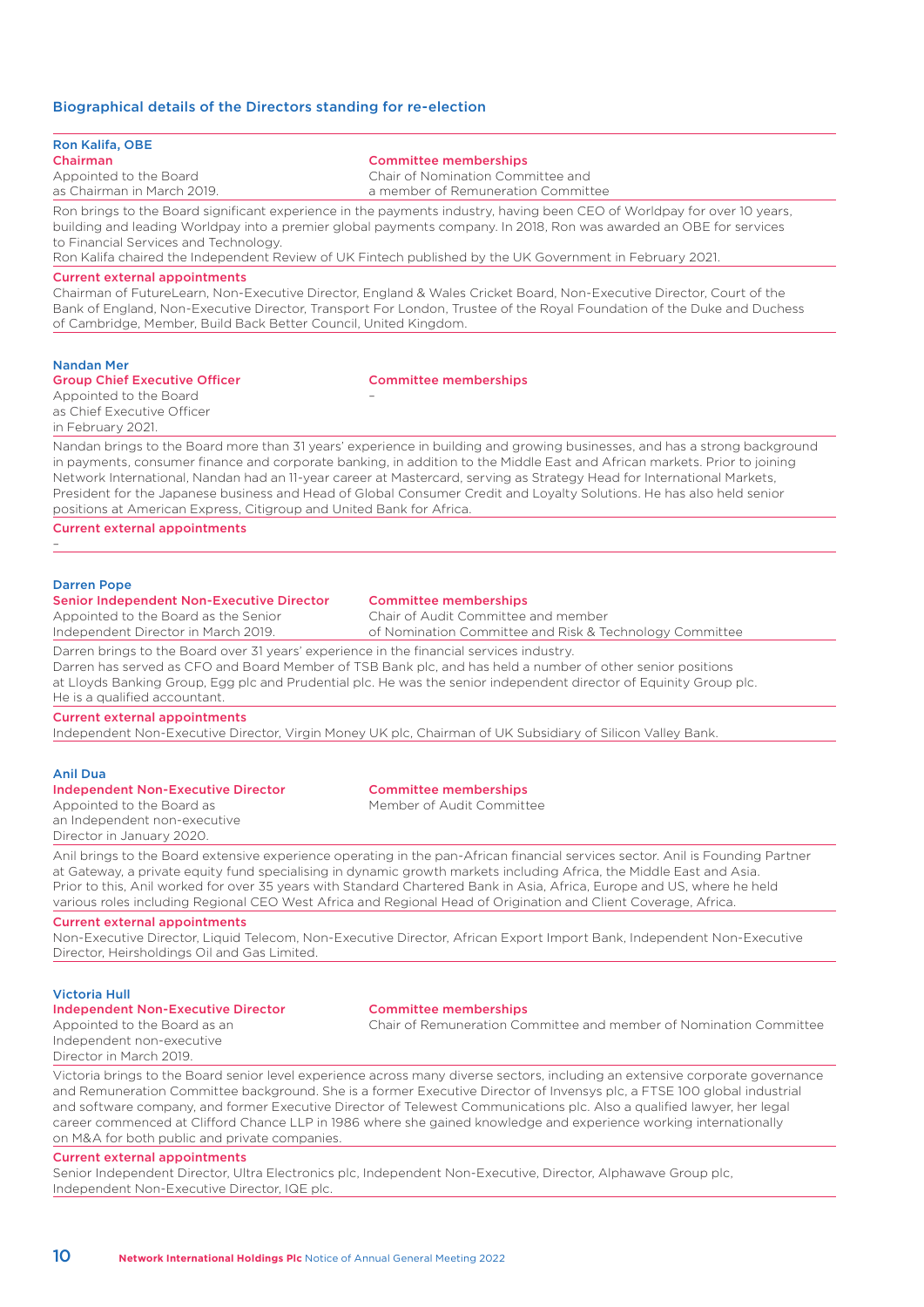# Rohit Malhotra Group Chief Financial Officer and Group Chief Strategy Officer Appointed to the Board as

Chief Financial Officer in June 2020.

### Committee memberships

–

Rohit brings to the Board more than 21 years of experience in financial activities. Prior to joining Network International in 2010, he was the Head of Financial Policy and Processes at Emirates NBD Bank. Prior to that, he was one of the senior team leads in the Global Balance Sheet Reporting function of American Express, working closely with the Investor Relations team and before that he managed the Financial Planning activities for Nestle's South Asia Region.

Current external appointments

# Habib Al Mulla

–

# Independent Non-Executive Director Committee memberships

Appointed to the Board as an Independent non-executive Director in March 2019.

Member of Nomination Committee

Dr Habib brings to the Board extensive experience in UAE law. Dr Habib was Chairman of the CIArb (Chartered Institute of Arbitrators) UAE Committee, Chairman of the board of trustees for the Dubai International Arbitration Centre ('DIAC'), and on the Board of Governors of American University in Dubai. Dr Habib was the architect of the legal framework establishing the Dubai International Financial Centre. Dr Habib also served as Chairman of the Legislative Committee of the Dubai Financial Services Authority ('DFSA'). Dr Habib has held numerous government positions, including as a member of the UAE Federal National Council, the federal parliament of the UAE, member of the Legislative Committee, member of the Economic Committee, Director of the Institute of Advanced Legal and Judicial Studies, in charge of training judges and prosecutors in the Emirate of Dubai and Chairman of the UAE Jurists Association.

Current external appointments

Partner, Baker McKenzie Habib Al Mulla.

### Diane Radley

### Independent Non-Executive Director Committee memberships

Appointed to the Board as an Independent non-executive Director in January 2021.

Chair of the Risk & Technology Committee and member of Audit Committee and Remuneration Committee

Diane brings to the Board extensive experience of the African market. She specialises in finance, audit and risk related matters. Diane was previously Chief Executive Officer at Old Mutual Investment Group from 2011 to 2016 having held the position of Group Finance Director from 2008. She has also led the Transaction Services Group at PwC South Africa.

### Current external appointments

Non-Executive Director, Transaction Capital Limited ('JSE'), Non-Executive Director, Murray and Roberts Holdings Limited ('JSE'), Non-Executive Director, Base Resources Limited ('ASX'), Non-Executive Director, Redefine Properties Limited ('JSE').

### Monique Shivanandan

### Independent Non-Executive Director Committee memberships

Appointed to the Board as an Independent non-executive Director in January 2021.

Member of Audit Committee and Risk & Technology Committee and member of Remuneration Committee with effect from 14 February 2022.

Monique specialises in technology transformation in financial services with a specific focus on business transformation leveraging technology and Fintech advisory. She was Group Chief Information Officer at Chubb leading a team of over 5,000 employees globally, delivering change, and service & information security. She has acted as a technology leader and digital transformation advisor, holding senior roles at Aviva, BT Group and Capital One Financial.

### Current external appointments

Member of digital advisory board, Fannie Mae. Group Chief Information Security ('CISO'), HSBC.

–

# Suryanarayan Subramanian

Appointed to the Board as a non-executive Director in March 2019.

# Non-Executive Director Committee memberships

Surya brings to the Board over 30 years' experience in Banking and Finance, being Chief Financial Officer of the Emirates NBD Group in Dubai from September 2010 until January 2020, and before that primarily in South East Asia and the Far East with Standard Chartered Bank and Royal Bank of Canada, covering various CFO roles in geographic and business structures across Wholesale Banking, Retail and Wealth Management. He has also worked with the Ministry of Finance and Accounting and Corporate Regulatory Authority in Singapore.

### Current external appointments

Independent Chair of Audit Committee, Kuwait Food Co (Americana).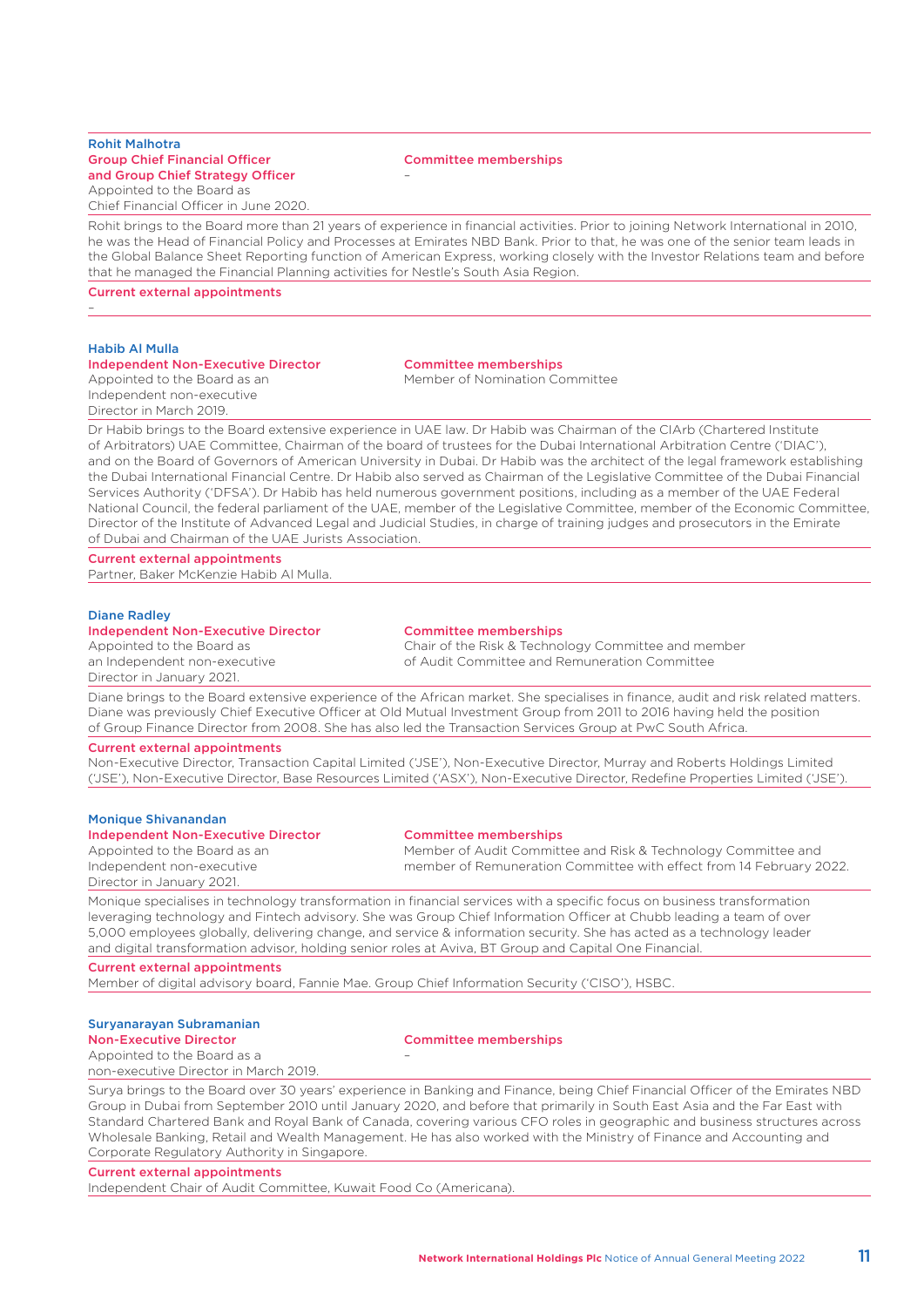# **NOTES TO THE NOTICE**

# Notes

- 1. While the COVID-19 related restrictions have been lifted by the UK Government, the Board recommends that you continue to monitor and review the UK Government guidance and consider whether your travel to, and attendance at, the AGM is necessary.
- 2. The Company is pleased to be able to hold the AGM as a hybrid meeting, which will allow Shareholders to participate electronically as an alternative to attendance in person. Electronic participation allows shareholders to attend and listen to the proceedings of the AGM, ask questions and vote their shares at the AGM electronically in real time should they wish to do so. The details of joining the AGM by electronic means are set out below.
- 3. In order to join the AGM electronically and ask questions via the platform, Shareholders will need to connect to the following site https://web.lumiagm.com. Lumi is available as a mobile web client, compatible with the latest browser versions of Chrome, Firefox, Internet Explorer 11 (Internet Explorer V10 and lower are not supported), Edge and Safari and can be accessed using any web browser, on a PC or smartphone device.
- 4. Once you have accessed https://web.lumiagm.com from your web browser on a tablet or Computer, you will be asked to enter the Lumi Meeting ID which is 148-694-313. You will then be prompted to enter your unique 11 digit Investor Code (IVC) including any leading zeros and 'PIN'. Your PIN is the last 4 digits of your IVC. This will authenticate you as a shareholder.

 Your IVC can be found on your share certificate, or Signal Shares users (signalshares.com) will find this under 'Manage your account' when logged in to the Signal Shares portal. You can also obtain this by contacting Link, our Registrar, by calling +44 (0) 371 277 1020\*.

 Access to the AGM will be available from the meeting start time, although the voting functionality will not be enabled until the Chairman of the meeting declares the poll open. During the AGM, you must ensure you are connected to the internet at all times in order to vote when the Chairman commences polling on the Resolutions. Therefore, it is your responsibility to ensure connectivity for the duration of the AGM via your wi-fi. A user guide to the Website is available on our website at: https://investors.networkinternational.ae/ investors/shareholder-information/agm-information/.

 If you wish to appoint a proxy other than the Chair of the meeting and for them to attend the virtual meeting on your behalf, please submit your proxy appointment in the usual way before contacting Link Group on +44 (0) 371 277 1020\* in order to obtain their IVC and PIN. It is suggested that you do this as soon as possible and at least 48 hours (excluding non-business days) before the meeting.

- 5. If your shares are held within a nominee and you wish to attend the electronic meeting, you will need to contact your nominee as soon as possible. Your nominee will need to present a corporate letter of representation to Link Group, our registrar, as soon as possible and at least 72 hours (excluding non-business days) before the meeting, in order that they can obtain for you your unique IVC and PIN to enable you to attend the electronic meeting.
- 6. Shareholders wishing to attend the meeting, are asked to register their attendance as soon as practicable by sending an email to the Registrar at enquiries@linkgroup.co.uk.
- 7. The rules around capacity at the venue and changes in health and safety requirements, may however mean shareholders cannot ultimately attend the meeting. Given this uncertainty, we recommend that all shareholders appoint the Chair of the meeting as proxy. You are strongly encouraged to exercise your right to cast your votes in respect of the business of the general meeting by voting via proxy or using our electronic voting facility in accordance with the instructions below. This will ensure that your vote is counted even if attendance at the meeting is restricted or you or any other proxy you might appoint are unable to attend in person.
- 8. Attendees will be required to comply with any health and safety measures imposed at the AGM venue in accordance with any instructions from the Company and any guidance from the UK Government in force on the day of the AGM.
- 9. The AGM will be conducted as a hybrid meeting in the presence two Directors at the AGM venue or, if that is not possible, a location to be determined by the Board; and shareholders will be able to participate electronically as explained in these Notes and on the Company's website. Any changes to the AGM arrangements will be announced via RNS and also on the Company's website https://investors. networkinternational.ae/.

 It will remain important for you to consider the risks for yourself, taking into account whether you and those you meet have been vaccinated or are at greater risk, and whether your travel to and attendance at the AGM is necessary.

\* Lines are open from 9.00 am to 5.30 pm Monday to Friday, calls are charged at the standard geographic rate and will vary by provider. Calls outside the UK will be charged at the applicable international rate.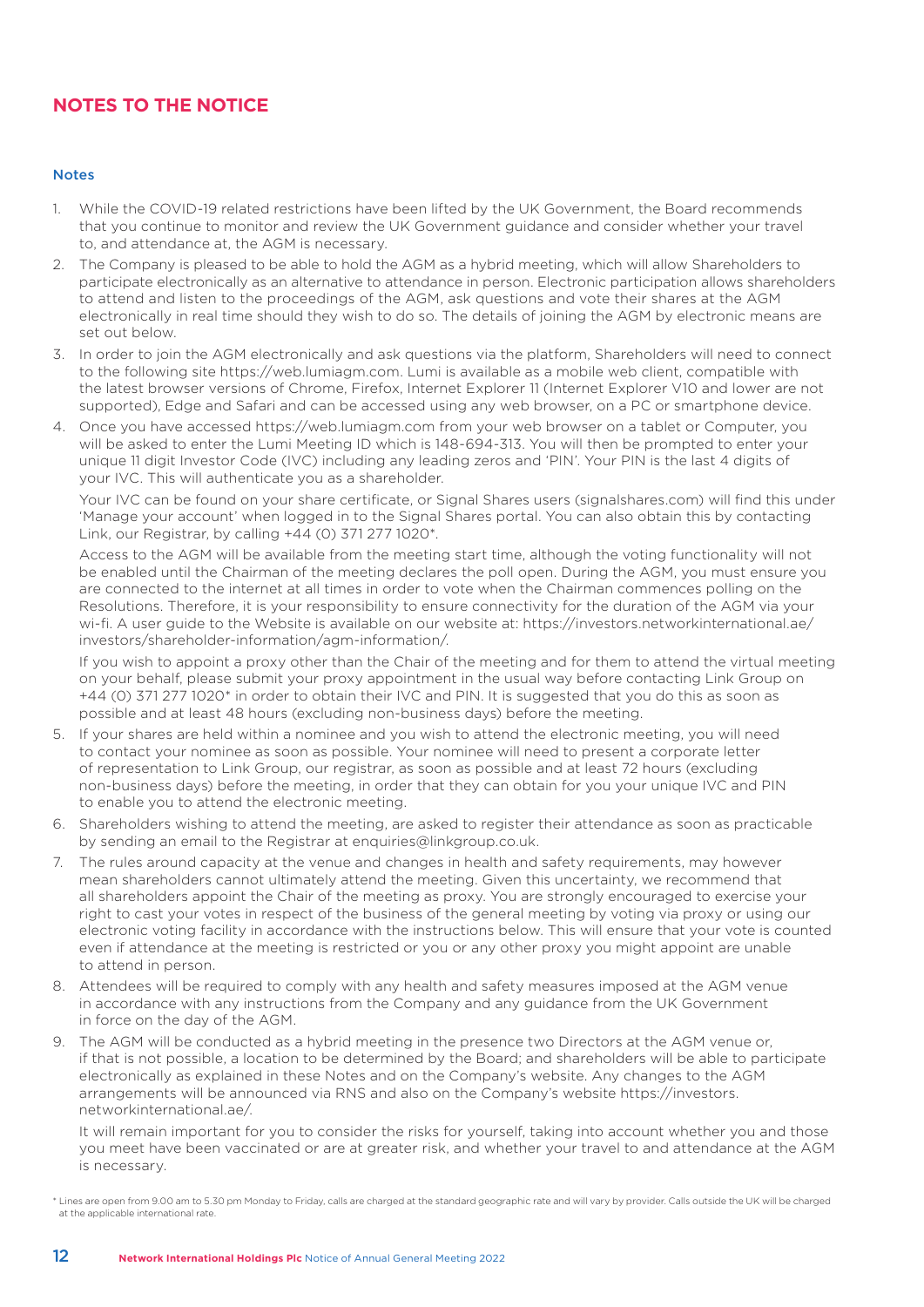- 10. We would encourage members to participate in the meeting electronically or appoint the Chairman of the AGM as their proxy, and if not, a proxy of their choice, and register a voting instruction and to submit any questions in advance. As a part of the electronic participation in the AGM, the members will have access to the webcast of the meeting, including responses to questions submitted. To the extent that related or overlapping questions are received, we would propose to deal with them together to properly address the substance of all questions, without the need for unnecessary repetition.
- 11. The Company also intends to take other actions to minimise the number of people required to be present at the AGM venue, and the length of time they are present. Such actions are likely to include not serving refreshments and reducing the number of Company personnel that would usually be present to discuss matters not directly relating to the AGM.

# Possible changes in AGM venue or time

- 12. The Company will continue to monitor UK Government's guidelines in relation to the COVID-19 situation and consider the implications for the AGM.
- 13. Under the Company's articles of association, the Board may, after the Notice of AGM has been sent out, decide also to hold the meeting at one or more additional places. In addition, the articles of association permit the Chair to adjourn the meeting even before it has commenced to another time and/or place if, in the Chair's opinion, doing so would facilitate the conduct of the business. The meeting may also be adjourned to a different time and/or place if, at the time of the meeting a quorum is not present, or otherwise with the consent of the meeting.
- 14. Changes, if any, made in advance of the meeting will be notified to members via https://investors. networkinternational.ae/ and in accordance with the articles of association.
- 15. If the AGM is adjourned at the time of the meeting (either for lack of quorum or otherwise in accordance with the Company's articles of association), members will be notified on https://investors. networkinternational.ae/ and in accordance with the articles of association.

# Entitlement to Attend and Vote

16. Voting ahead of the AGM.

 Your vote is important whether you are able to attend the AGM or not and you are strongly encouraged to vote on all resolutions by completing and returning a Proxy Form to the Company's Registrar, The Link Group, either in hard copy or online as set out below.

 To be entitled to attend and vote at the Meeting (and for the purposes of the determination by the Company of the votes that may be cast in accordance with Regulation 41 of the Uncertified Securities Regulations 2001), only those members registered in the Company's register of members at close of business on 17 May 2022 (or, if the Meeting is adjourned, close of business on the date which is two business days before the adjourned Meeting) shall be entitled to attend and vote at the Meeting. Changes to the register of members of the Company after the relevant deadline shall be disregarded in determining the rights of any person to attend and vote at the Meeting.

# Website Giving Information Regarding the Meeting

17. A copy of this Notice, information regarding the AGM, including the information required by Section 311A of the Act, is available from https://investors.networkinternational.ae/.

# Appointment of Proxies

- 18. If you are a member of the Company, you are entitled to appoint a proxy to exercise all or any of your rights to access, speak and vote at the Meeting. You can appoint a proxy only using the procedures set out in these notes.
- 19. A proxy does not need to be a member of the Company but must attend the Meeting to represent you. If you wish your proxy to speak on your behalf at the Meeting you will need to appoint your own choice of proxy (not the Chairman) and give your instructions directly to them.
- 20. You may appoint more than one proxy provided each proxy is appointed to exercise rights attached to different shares. You may not appoint more than one proxy to exercise rights attached to any one share. To appoint more than one proxy, please indicate on your proxy submission how many shares it relates to.
- 21. A vote withheld is not a vote in law, which means that the vote will not be counted in the calculation of votes for or against the Resolution. If no voting indication is given, your proxy will vote or abstain from voting at his or her discretion. Your proxy will vote (or abstain from voting) as he or she thinks fit in relation to any other matter which is put before the Meeting.

# Appointment of Proxy Using Hard Copy Proxy Form

22. A hard copy form of proxy has not been sent to you, but you can request one directly from the registrars, Link Group general helpline team on Tel: 0371 664 0300. Calls are charged at the standard geographic rate and will vary by provider. Calls outside the United Kingdom will be charged at the applicable international rate. Lines are open between 09:00 – 17:30, Monday to Friday excluding public holidays in England and Wales. Or via email at shareholderenquiries@linkgroup.co.uk or via postal address at Link Group, PXS 1, Central Square, 29 Wellington Street, Leeds LS1 4DL. In the case of a member which is a company, the proxy form must be executed under its common seal or signed on its behalf by an officer of the company or an attorney for the company. Any power of attorney or any other authority under which the proxy form is signed (or a duly certified copy of such power or authority) must be included with the proxy form.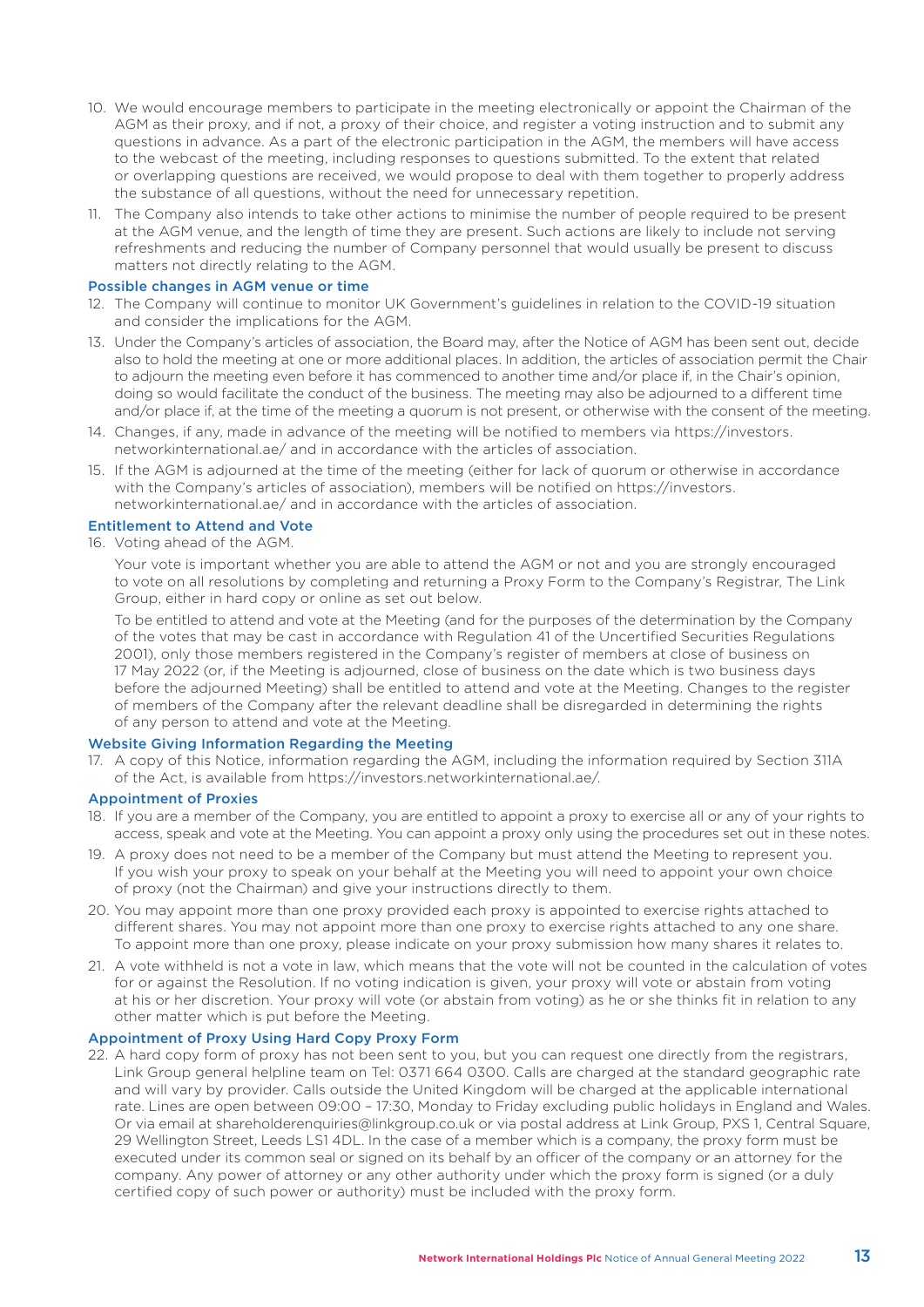# **NOTES TO THE NOTICE CONT.**

The form of proxy and power of attorney or other authority, if any, under which it is signed or a notarially certified or office copy of such power or authority must be received by the Company's registrars, Link Group, PXS 1, Central Square, 29 Wellington Street, Leeds LS1 4DL not later than 48 hours before the time appointed for the meeting. Completion and return of the form of proxy will not prevent you from attending and voting at the meeting instead of the proxy, if you wish. You must inform the Company's registrars in writing of any termination of the authority of a proxy. For the purposes of determining the time for delivery of proxies, no account has been taken of any part of a day that is not a working day.

For the purposes of determining the time for delivery of proxies, no account has been taken of any part of a day that is not a working day.

# Appointment of a Proxy Online

23. You may submit your proxy electronically using the Share Portal service at signalshares.com. Shareholders can use this service to vote or appoint a proxy online. The same voting deadline of 48 hours (excluding non-working days) before the time of the meeting applies. Shareholders will need to use their Investor Code ('IVC') printed on their share certificate. If you need help with voting online, please contact our Registrar, Link Group portal team on 0371 664 0391. Calls are charged at the standard geographic rate and will vary by provider. Calls outside the United Kingdom will be charged at the applicable international rate. Lines are open between 09:00-17:30, or via email at enquiries@linkgroup.co.uk.

# Appointment of Proxies Through Crest

24. CREST members who wish to appoint a proxy or proxies by utilising the CREST electronic proxy appointment service may do so for the Meeting and any adjournment(s) of it by using the procedures described in the CREST Manual (available from https://euroclear.com/site/public/EUI). CREST Personal Members or other CREST sponsored members, and those CREST members who have appointed a voting service provider(s), should refer to their CREST sponsor or voting service provider(s), who will be able to take the appropriate action on their behalf. In order for a proxy appointment made by means of CREST to be valid, the appropriate CREST message (a CREST Proxy Instruction) must be properly authenticated in accordance with Euroclear UK & Ireland Limited's ('EUI') specifications and must contain the information required for such instructions, as described in the CREST Manual. The message must be transmitted so as to be received by the issuer's agent (ID: RA10) by 12:00 pm on 17 May 2022. For this purpose, the time of receipt will be taken to be the time (as determined by the timestamp applied to the message by the CREST Applications Host) from which the issuer's agent is able to retrieve the message by enquiry to CREST in the manner prescribed by CREST.

 CREST members and, where applicable, their CREST sponsors or voting service providers should note that EUI does not make available special procedures in CREST for any particular messages. Normal system timings and limitations will therefore apply in relation to the input of CREST Proxy Instructions. It is the responsibility of the CREST member concerned to take (or, if the CREST member is a CREST personal member or sponsored member or has appointed a voting service provider(s), to procure that his CREST sponsor or voting service provider(s) take(s)) such action as shall be necessary to ensure that a message is transmitted by means of the CREST system by any particular time.

 In this connection, CREST members and, where applicable, their CREST sponsors or voting service providers are referred, in particular, to those sections of the CREST Manual concerning practical limitations of the CREST system and timings.

 The Company may treat as invalid a CREST Proxy Instruction in the circumstances set out in Regulation 35(5) (a) of the Uncertificated Securities Regulations 2001.

 If you wish to appoint a proxy other than the Chair of the meeting and for them to attend the virtual meeting on your behalf, please submit your proxy appointment in the usual way before contacting Link Group on +44 (0) 371 277 1020\* in order to obtain their IVC and PIN. It is suggested that you do this as soon as possible and at least 48 hours (excluding non-business days) before the meeting.

# Proxymity Voting

25. If you are an institutional investor you may also be able to appoint a proxy electronically via the Proxymity platform, a process which has been agreed by the Company and approved by the Registrar. For further information regarding Proxymity, please go to proxymity.io. Your proxy must be lodged by 12:00 pm on 17 May 2022 in order to be considered valid. Before you can appoint a proxy via this process you will need to have agreed to Proxymity's associated terms and conditions. It is important that you read these carefully as you will be bound by them and they will govern the electronic appointment of your proxy.

 Proxymity will then contract with your underlying institutional account holder directly to accept their vote instructions through the platform.

# Appointment of Proxy by Joint Members

26. In the case of joint holders, where more than one of the joint holders purports to appoint a proxy, only the appointment submitted by the most senior holder will be accepted. Seniority is determined by the order in which the names of the joint holders appear in the Company's register of members in respect of the joint holding, the first-named being the most senior.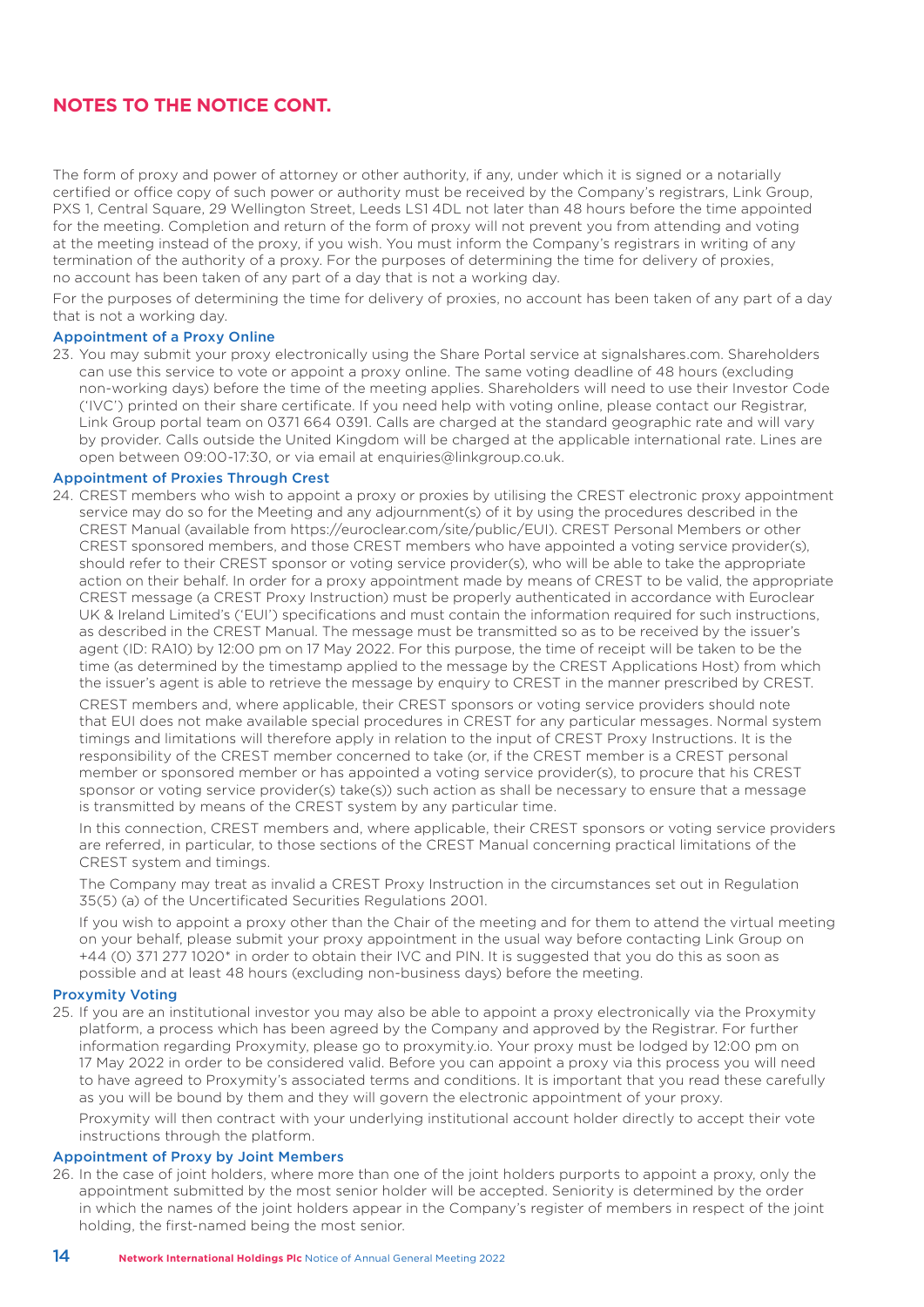# Changing Proxy Instructions

27. To change your proxy instructions simply submit a new proxy appointment using the methods set out above. Note that the cut-off times for receipt of proxy appointments (see above) also apply in relation to amended instructions; any amended proxy appointment received after the relevant cut-off time will be disregarded. Where you have appointed a proxy using the hardcopy proxy form and would like to change the instructions using another hard-copy proxy form, please contact Link Group as per the communication methods shown in note 22. If you submit more than one valid proxy appointment, the appointment received last before the latest time for the receipt of proxies will take precedence.

# Termination of Proxy Appointments

28. In order to revoke a proxy instruction you will need to inform the Company by sending a signed hard copy notice clearly stating your intention to revoke your proxy appointment to Link Group, at the address shown in note 22. In the case of a member which is a company, the revocation notice must be executed under its common seal or signed on its behalf by an officer of the company or an attorney for the company. Any power of attorney or any other authority under which the revocation notice is signed, or a duly certified copy of such power or authority, must be included with the revocation notice. The revocation notice must be received by Link Group no later than 48 hours before the Meeting. If you attempt to revoke your proxy appointment but the revocation is received after the time specified then, subject to the paragraph directly below, your proxy appointment will remain valid. Appointment of a proxy does not preclude you from attending the Meeting and voting in person. If you have appointed a proxy and attend the Meeting in person, your proxy appointment will automatically be terminated.

# Corporate Representatives

29. A corporation which is a member can appoint one or more corporate representatives who may exercise, on its behalf, all its powers as a member provided that no more than one corporate representative exercises powers over the same share.

# Persons with Information Rights

30. A person to whom this notice is sent who is a person nominated under section 146 of the Companies Act 2006 to enjoy information rights (a Nominated Person) may, under an agreement between him/her and the shareholder by whom he/she was nominated, have a right to be appointed (or to have someone else appointed) as a proxy for the AGM. If a Nominated Person has no such proxy appointment right or does not wish to exercise it, he/she may, under any such agreement, have a right to give instructions to the shareholder as to the exercise of voting rights.

 The statement of the rights of members in relation to the appointment of proxies does not apply to a Nominated Person. The rights described can only be exercised by registered members of the Company.

 Nominated Persons are reminded that they should contact the registered holder of their shares (and not the Company) on matters relating to their investments in the Company.

# Issued Shares and Total Voting Rights

31. As at 12 April 2022, the Company's issued share capital comprised 561,101,690 Ordinary Shares of GBP 0.10 each. Each Ordinary Share carries the right to one vote at a General Meeting of the Company and, therefore, the total number of voting rights in the Company on 12 April 2022 is 561,101,690. The website referred to in note 17 will include information on the number of shares and voting rights Voting on a Poll.

# Voting at the electronic AGM

- 32. All resolutions will be put to vote on a poll. This will result in a more accurate reflection of the views of shareholders by ensuring that every vote is recognised, including the votes of all shareholders who are unable to attend the meeting but who appoint a proxy for the meeting. On a poll, each shareholder has one vote for every share held.
- 33. After the resolutions have been proposed, voting options will appear on the screen. Press or click the option that corresponds with the way in which you wish to vote, "For", "Against" or "Abstain". Once you have selected your choice, you will see a message on your screen confirming that your vote has been received. If you make a mistake or wish to change your voting instruction, simply press or click the correct choice until the poll is closed on that resolution. If you wish to cancel your "live" vote, please press "Cancel".
- 34. Please note that an active internet connection is required in order to successfully cast your vote when the Chairman commences polling on the resolutions. It is your responsibility to ensure connectivity for the duration of the meeting.

# Questions at the Meeting

- 35. Under Section 319A of the Act, any shareholder attending a meeting of the Company has the right to ask questions. The Company must cause to be answered any such question relating to the business being dealt with at the meeting, but no such answer need be given if:
	- **›** answering the question would interfere unduly with the preparation for the Meeting or involve the disclosure of confidential information;
	- **›** the answer has already been given on a website in the form of an answer to a question; or
	- **›** it is undesirable in the interests of the Company or the good order of the Meeting that the question be answered.

\* Lines are open from 9.00 am to 5.30 pm Monday to Friday, calls are charged at the standard geographic rate and will vary by provider. Calls outside the UK will be charged at the applicable international rate.